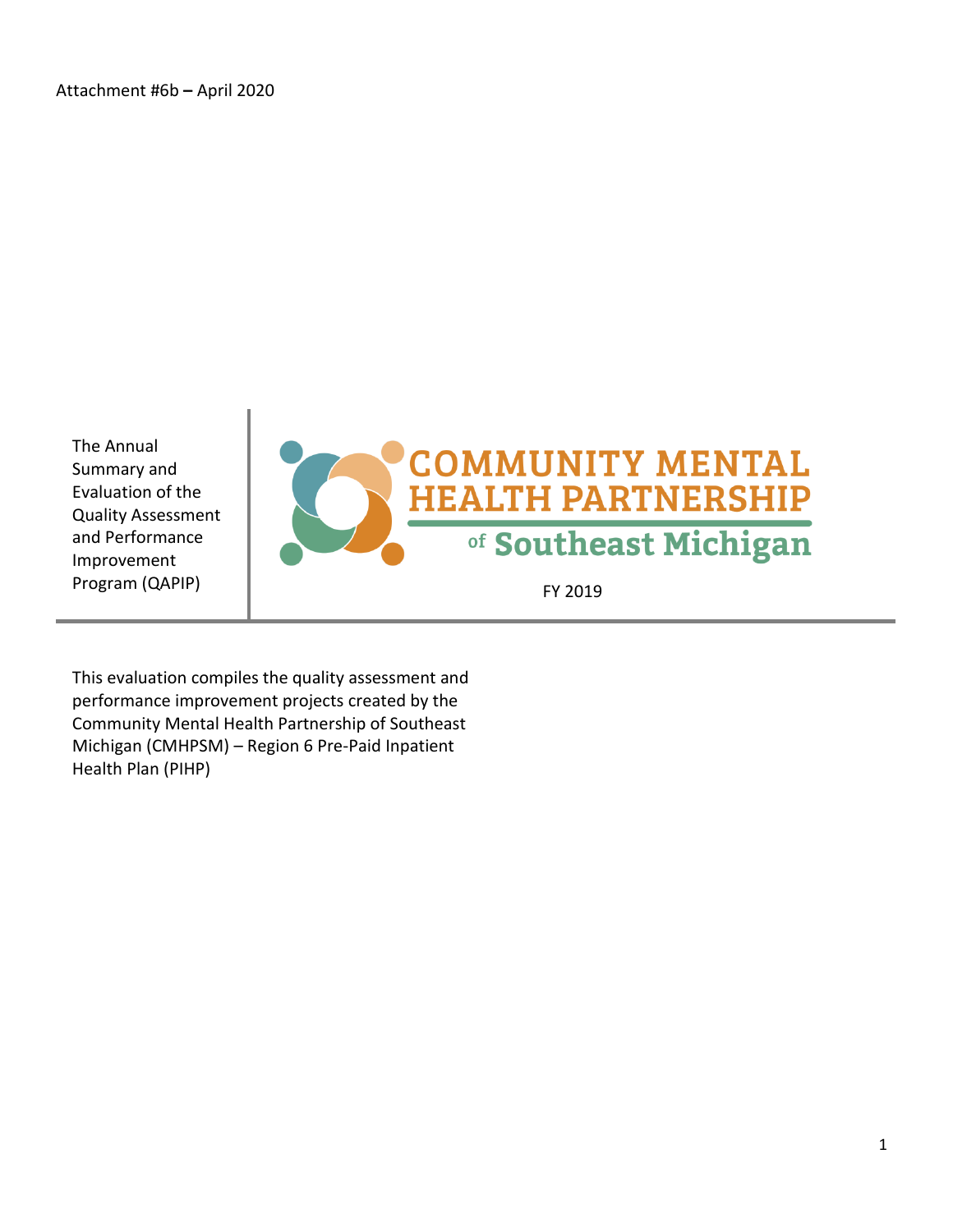## **TABLE OF CONTENTS**

| <b>Overview</b> |                                                                                                                                                                                            | 3              |
|-----------------|--------------------------------------------------------------------------------------------------------------------------------------------------------------------------------------------|----------------|
|                 |                                                                                                                                                                                            | 3              |
|                 |                                                                                                                                                                                            | 4              |
| А.              |                                                                                                                                                                                            | 4              |
| В.              |                                                                                                                                                                                            | 5              |
| C.              |                                                                                                                                                                                            | $5-6$          |
|                 | II. Clinical Performance Team (CPT) - Performance Improvement Projects (PIP)                                                                                                               | 6              |
| А.              | New Chosen PIP: Patient(s) with Schizophrenia and Diabetes who had an HbA1c and LDL-C Test                                                                                                 |                |
|                 |                                                                                                                                                                                            | 6              |
| В.              |                                                                                                                                                                                            | $\overline{7}$ |
| C.              |                                                                                                                                                                                            | 8              |
|                 | Care Coordination with Medicaid Health Plans (MHPs)                                                                                                                                        |                |
|                 | <b>Medication Labs Study</b>                                                                                                                                                               |                |
| Ш.              |                                                                                                                                                                                            | 10             |
| А.              |                                                                                                                                                                                            | 10             |
| В.              |                                                                                                                                                                                            | 10             |
|                 | FY 19 Prevention Desk Audits                                                                                                                                                               |                |
|                 | FY 20 Provider Monitoring Plans                                                                                                                                                            |                |
| C.              |                                                                                                                                                                                            | 12             |
| D.              |                                                                                                                                                                                            | 13             |
| Ε.              |                                                                                                                                                                                            | 17             |
| F.              |                                                                                                                                                                                            | 21             |
| G.              | CMHPSM Michigan's Mission-Based Performance Indicator System (MMBPS)                                                                                                                       | 21             |
| Н.              | Share Metrics Projects Between the CMHPSM, CMHSPs and Michigan Medicaid Health Plans                                                                                                       | 23             |
|                 |                                                                                                                                                                                            | 24             |
|                 | 2. Protocol for Diabetes Screening for Consumers with Schizophrenia and Bipolar Disorder Using<br>Anti-Psychotic Medication Who are Mutually Served by the PIHP, CMHSP and Medicaid Health |                |
|                 |                                                                                                                                                                                            | 25             |
|                 |                                                                                                                                                                                            |                |
|                 | A. Plan All-Cause Readmissions (PCR)                                                                                                                                                       |                |
|                 | B. Follow-up after Emergency Department Visit for Alcohol and Other Drug Dependence (FUA)                                                                                                  |                |
| Ι.              |                                                                                                                                                                                            |                |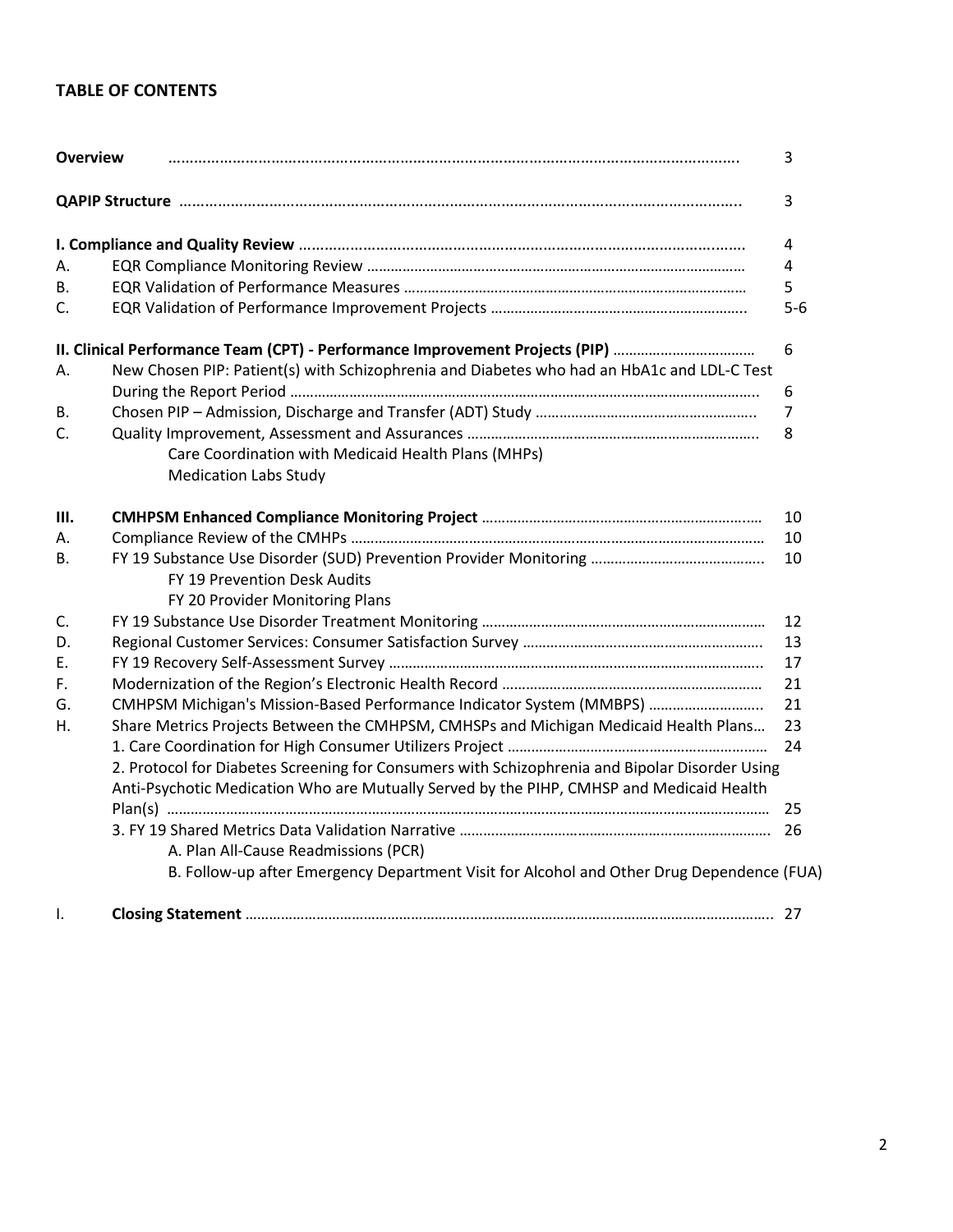### **Overview**

The Community Mental Health Partnership of Southeast Michigan (CMHPSM) is a region of four Community Mental Health Services Programs (CMHSPs), including Lenawee Community Mental Health Authority (LCMHA), Livingston County Community Mental Health Authority (LCCMHA), Monroe Community Mental Health Authority (MCMHA) and Washtenaw County Community Mental Health (WCCMH). Annually, the CMHPSM designs a Quality Assessment and Performance Improvement Program (QAPIP) to consistently assure high quality services across the region. The Clinical Performance Team (CPT), comprised of appointed staff and consumers from each of the four counties, provides oversight of the QAPIP.

The QAPIP establishes a framework for quality and accountability for the safety of consumer care through the work of standing committees, ad hoc teams, and performance measures. The QAPIP establishes processes that promote ongoing systematic evaluation of important aspects of service delivery. The program promotes ongoing improvement, replication of strengths and focuses on ensuring that the safety of consumers is addressed through the delivery of services, while addressing the requirements of network providers and CMHPSM staff and programs.

## **QAPIP Structure**

The Clinical Performance Team (CPT) serves as the regional Performance Improvement Committee and the Improving Practices Leadership Team. Regional membership includes consumer representation, clinical and performance improvement staff from each of the CMHSPs and the PIHP Quality and Compliance Director. In its efforts to monitor and facilitate the performance improvement program, the committee scrupulously works with regional staff and other committees to identify, develop, implement and evaluate quality and performance improvement projects. Some of the CPT members serve as liaisons to other regional committees. Examples include the Regional Consumer Advisory Committee, Utilization Review Committee, Electronic Health Record Operations Committee, Customer Services Committee, Network Management Committee, Compliance Committee and other population specific administrators' groups. These members exchange information, data, questions and concerns with other committees in order to facilitate cross functional improvement opportunities. The Regional Operations Committee, the PIHP Chief Executive Officer and the Regional Board provides monitoring of these functions.

A majority of the QAPIP operations are conducted at the local level by designated Clinical Performance Team members from each CMHSP of the region. Members are assigned to ensure collection, review, and cleaning local data, reporting issues and corrective action to CPT, and conducting performance improvement initiatives within their CMHSP. CPT members meet monthly to share insights, address regional concerns and support each other in performance improvement efforts. The CPT liaisons are staffed by the PIHP for expert level data analytics and data report writing to support local efforts. In addition to leading the CPT members, the PIHP provides leadership for two regional Performance Improvement Project (PIP) studies. The chart below summarizes the flow of organizational operations.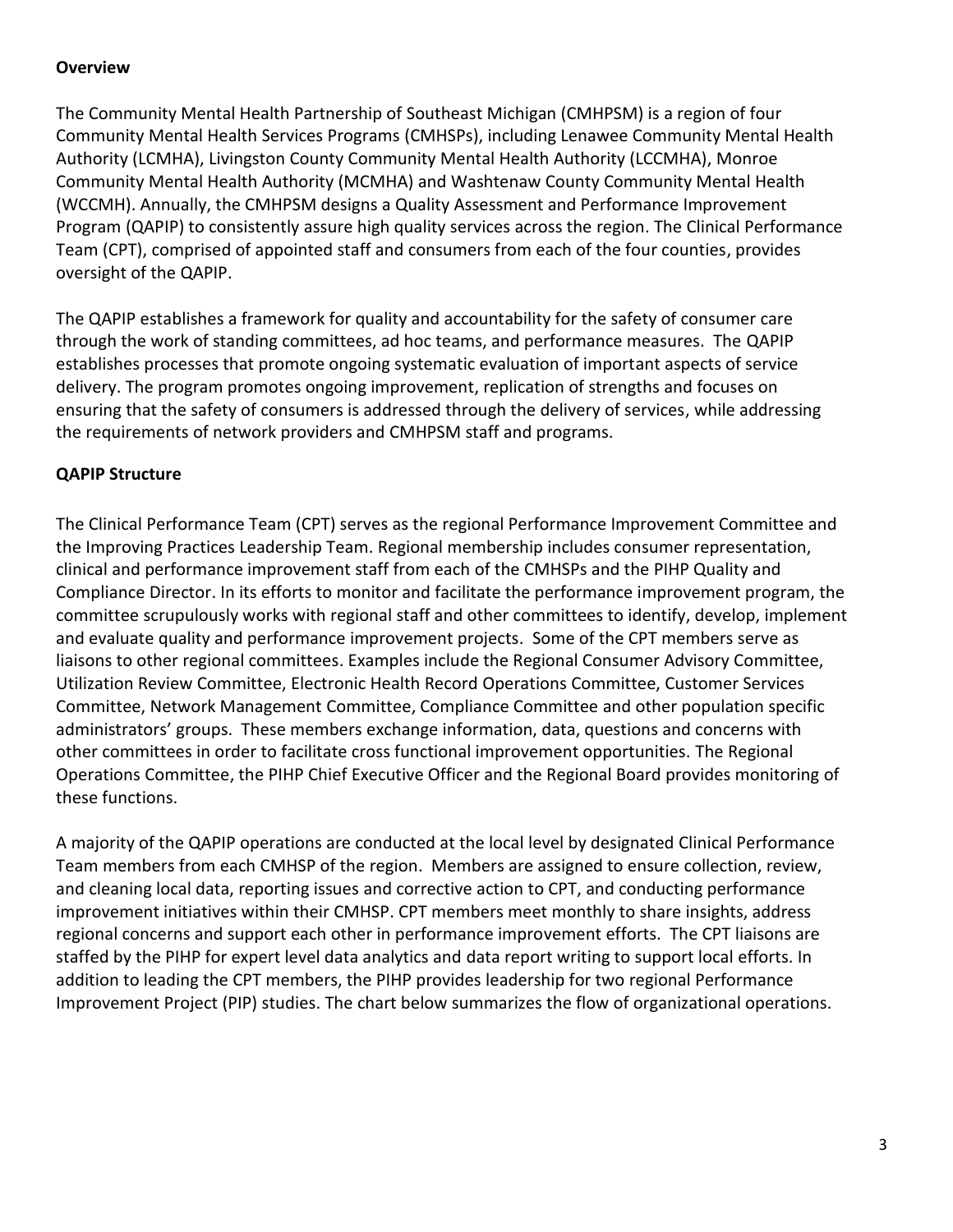#### Regional Entity Board aka The Community Mental Health Partnership of Southeast Michigan (CMHPSM) Community Mental Health Partnership of Southeast Michigan's Legend Legend **Regional Entity** Governance Board and/ or Partnering Entity Community Mental Health Service Providers (CMHSP) Lenawee CMHA (LCMHA), Livingston CMHA (LCCMHA), Monroe CMHA (MCMHA) and the Washtenaw County Community Mental Health (WCCMH) **CMHPSM Chief Executive** Office Formal Advisory Committees Substance Use **Bussiellich Franch Policy Board** Consumer **Advisory Committe** Recipient Rights \_Advisory<br>Committee Regional Operations **Committee** CMHPSM Staff (delegated, contracted, acidgenous, unit Chief Financial Officer (CFO) Formal Oversight **Committee Chief Operating** Officer (COO) tor of Qual and Compliance Chief Information Officer (CIO) Utilization Review Committ Clinica **erforman** Team E.II Operatio Committ **Network Mg Committee** SUD/Clinical Director Customer Customer Services ServicesFinance **Committee Compliance Committee**

# **I. Compliance and Quality Review**

During FY 19, there were many compliance and quality review activities conducted by the Michigan Department of Health and Human Services (MDDHS) and the CMHPSM. The MDHHS completed full reviews of Substance Use Disorder Services and the 1915(c) Home and Community Based Services waivers of the Habilitation Supports Waiver (HSW), Children's Waiver (CWP), and Children's SED Waiver (SEDWP) programs. The CMHPSM received a full compliance score for the SUD review. The HSW review results report and corrective action plan for this fiscal year extended into October/November of 2019. Results finding in administrative procedures (HSW only), implementation of person-centered planning (HSW and SEWDP only), plan of service and documentation requirements, behavior treatment plan and review committees (HSW only), and staff qualifications. Some findings were related to new interpretations of department reviewers. The corrective action plan was submitted and accepted by MDHHS.

The Code of Federal Regulations (CFR), 42 CFR §438.358 also requires the state, its agent that is not a Medicaid prepaid inpatient health plan (PIHP), or an external quality review organization (EQRO) conduct a review to determine a Medicaid PIHP's compliance with the standards set forth in 42 CFR §438—Managed Care Subpart D and the quality assessment and performance improvement requirements described in 42 CFR §438.330. To comply with the federal requirements, the Michigan Department of Health and Human Services (MDHHS), Behavioral Health and Developmental Disabilities Administration (BHDDA) contracted with Health Services Advisory Group, Inc. (HSAG), as its EQRO to conduct compliance monitoring reviews of the PIHPs. Thus, MDDHS arranged for the Health and Services Advisory Group, Inc. (HSAG), an External Quality Review (EQR) organization, to complete a compliance review for the region, which included the following: 1) Compliance Monitoring Review; 2) Validation of Performance Measures and 3) Validation of Performance Improvement Studies.

## **A. EQR Compliance Monitoring Review**

HSAG performed a desk and on-site review of the CMHPSM The onsite review included examining additional documents and case files and conducting interviews with key CMH Partnership and CMHPSM staff members.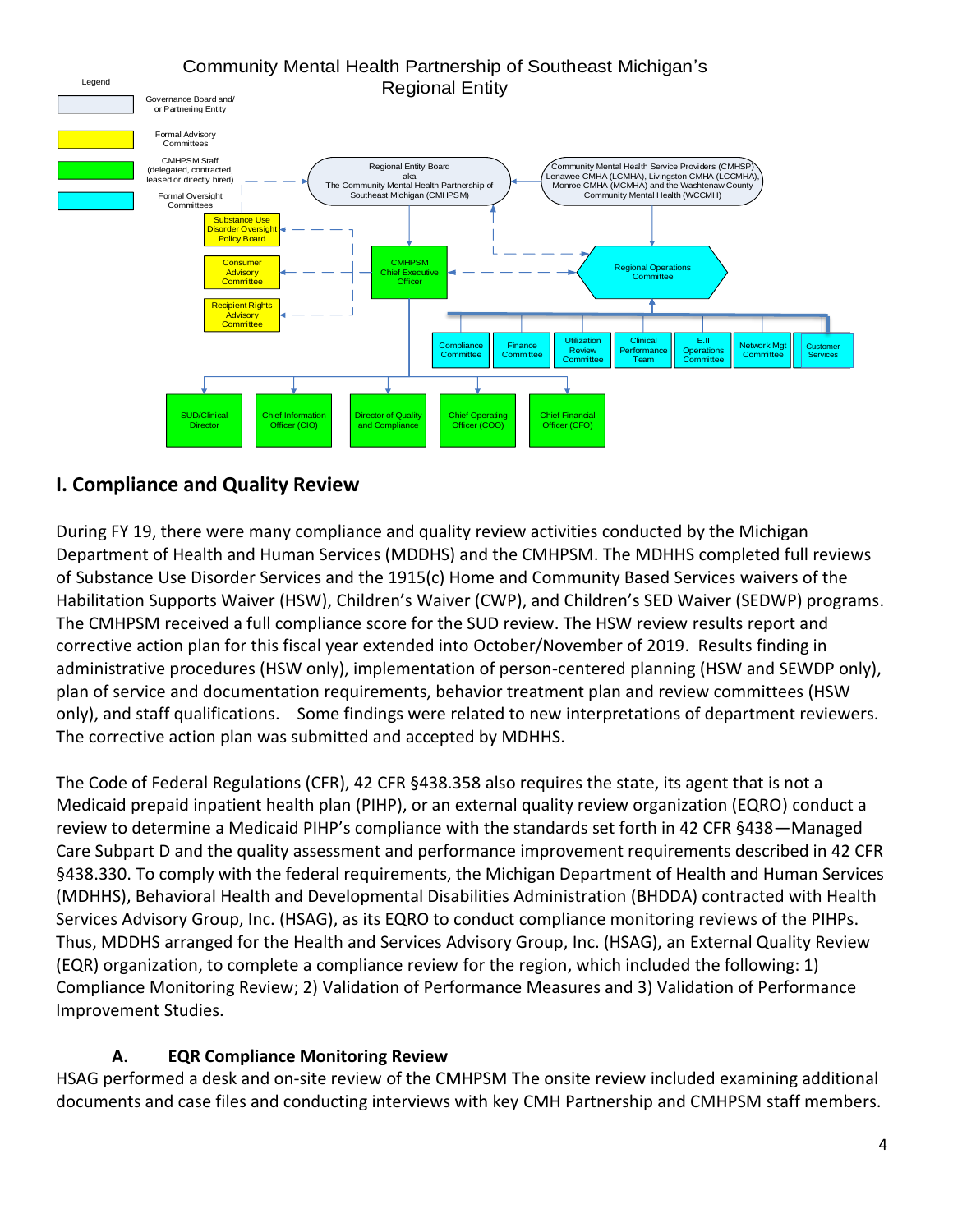For FY 19, the MDHHS selected for HSAG to evaluate the degree to which CMHPSM complied with federal Medicaid managed care regulations and the associated MDHHS contract requirements for the following 8 out of 17 performance categories:

- Standard I—Quality Assessment and Performance Improvement Program Plan and Structure
- Standard II—Performance Measurement and Improvement
- Standard III—Practice Guidelines
- Standard IV Staff Qualifications and Training
- Standard V Utilization Management
- Standard XI Credentialing
- Standard XIII Coordination of Care
- Standard XIII Confidentiality of Health Information

The draft and final compliance reports from HSAG were received in January, with corrective action plans due to HSAG by 3/11/20.

For FY 20, HSAG will conduct a corrective action plan review of both the standards reviewed above from the fiscal year, as well as the remaining standards that were reviewed in FY 17/18

## **B. EQR Validation of Performance Measures**

The Centers for Medicare & Medicaid (CMS) requires that states, through their contracts with the PIHP's measure and report on performance to assess the quality and appropriateness of care and services provided to members. The purpose of performance measure validation is to assess the accuracy of performance indicators reported by PIHPs and to determine the extent to which performance indicators reported by the PIHPs follow state specifications and reporting requirements. HSAG conducted the performance measure validation, validating data collection and reporting processes used to calculate performance indicator rates. Validation of Performance Measures tested the capability of the regional information systems. The CMHPSM and each CMHSP were assessed in the following areas:

- Organizational Structure and Reporting Entities
- Evaluation of System Compliance
- Overview of Data Integration and Control Procedures
- Primary Source Verification
- Service Data Preparation and Processing for Quality Improvement Data Processing and Preparation
- Encounter Data Preparation and Specifics Regarding the Flow of Data
- Enrollment and Eligibility

HSAG fully validated the CMHPSM's data integration, data control, performance improvement documentation, validation results, eligibility and enrollment data system, medical services data system (claims and encounters), behavior health treatment episode data set/data production, PIHP's oversight of CMHSPs, PIHP's actions related to previous recommendations and areas for improvement from last year and performance indicators being in compliance with State specifications and the rate can be reported.

## **C. EQR Validation of Performance Improvement Projects**

In order to validate the PIP projects, the HSAG required for the CMHPSM to complete a PIP Summary Report regarding the Patient(s) with Schizophrenia and Diabetes who had an HbA1c and LDL-C Test During the Report Period indicating the following information: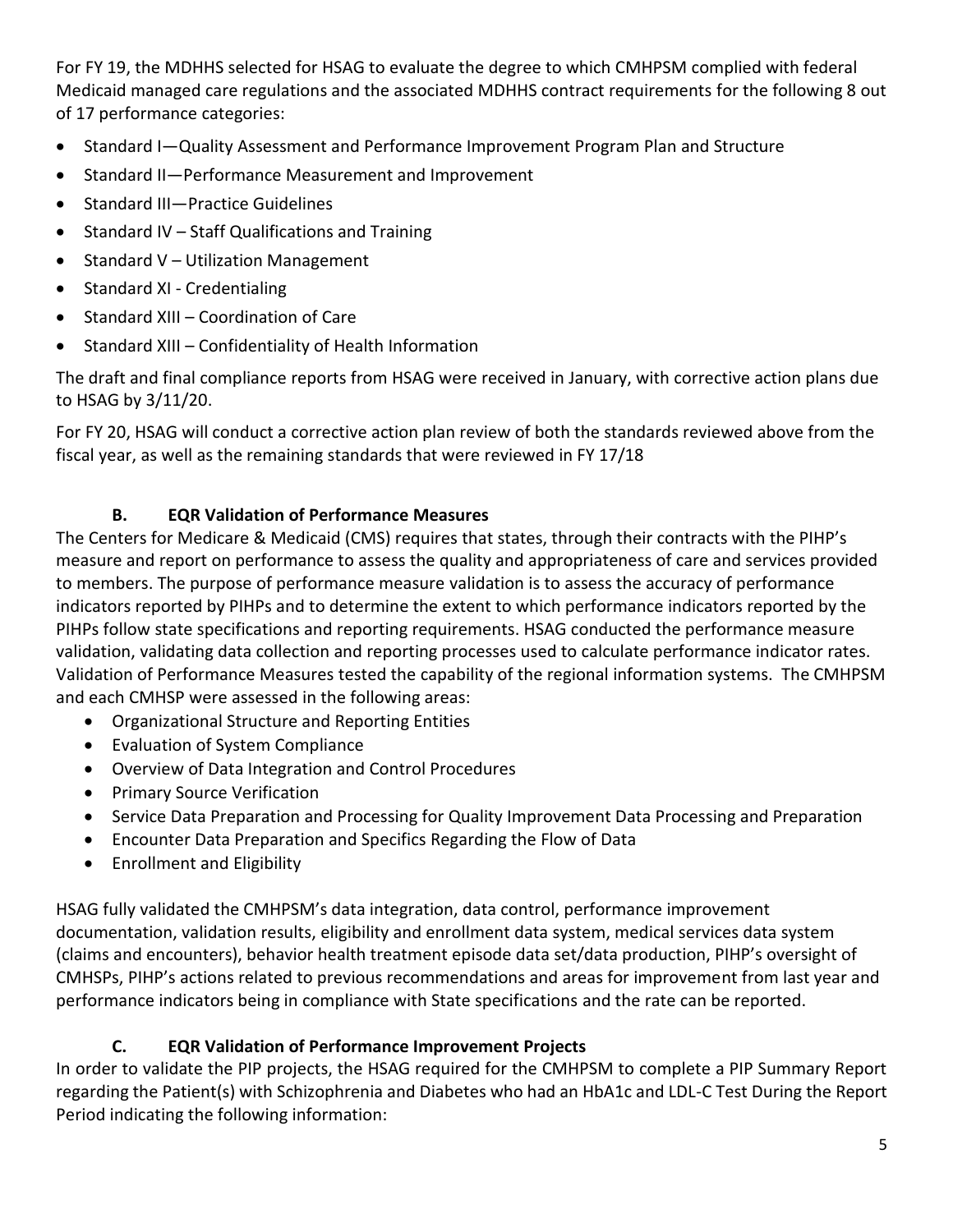- Topic of Study
- Definition of Study Topic
- Use of a Representable and Generalizable Study Population
- Selection of the Study Indicators
- Use of Sound Sampling Techniques
- Reliably Collect Data
- Data Analysis and Interpretation of Results
- Inclusion of Improvement Strategies and Barrier Analysis

HSAG assessed the validity and reliability of the results based on the Center for Medicaid Services validation protocols and determined that the State and key stakeholders can have high confidence in the reported performance improvement project findings.

## **II. Clinical Performance Team (CPT) - Performance Improvement Projects (PIP)**

## **A. New Chosen PIP: Patient(s) with Schizophrenia and Diabetes who had an HbA1c and LDL-C Test During the Report Period.**

Research identifies that patients with schizophrenia are at greater risk and higher prevalence rates for diabetes. Patients with diabetes also have a greater increased risk for cardiovascular disease. Drawing HbA1c and LDL-C tests for patients with schizophrenia will help determine whether a patient(s) has abnormal lab value(s), which would assist in comprehensive assessment and treatment planning through the .. Treatment planning may include but is not limited to the following: Informing patient about lab values and strategies to reduce the risk of diabetes/cardiovascular disease (i.e. information and referral to primary care, care coordination with primary care and health plans, transportation to appointments, addressing blood pressure and lipid control, disease self-management (taking and managing medications, when clinically appropriate, self-monitoring of glucose and blood pressure), smoking cessation, weight management, physical activity, healthy eating and coping skills). Providing lab screening and treatment as specified above may improve consumer health, functional status and satisfaction.

Summary: The PIHP's targeted interventions for Medicaid eligible patient(s) with schizophrenia and diabetes will result in an increase in the proportion of those patients receiving a HbA1c and LDL-C test during the report period. The work group plans to achieve the following goals by the end of FY 20:

- 1) The PIHP's targeted interventions for Medicaid eligible patient(s) with schizophrenia and diabetes will result in an increase in the proportion of those patients receiving a HbA1c and LDL-C test during the report period.
- 2) Labs will be entered as discrete fields into the regional electronic health record and/or collected from Great Lake Health Connect (GLHC) lab feed and/or CC360 claims data.
- 3) The baseline measurement was 8/1/2017 to 7/31/2018. The FY19 (remeasurement 1) data period is 5/1/2019-4/30/202020. (The 2018 HEDIS technical specification will be used as our guide during the life of the study).
- 4) The FY20 (remeasurement 2) data period is 5/1/2020-4/30/2020. (The 2018 HEDIS technical specification will be used as our guide during the life of the study).
- 5) Prepare for the Health Services Advisory Group (HSAG) External Quality Review (EQR) for study methodology validation.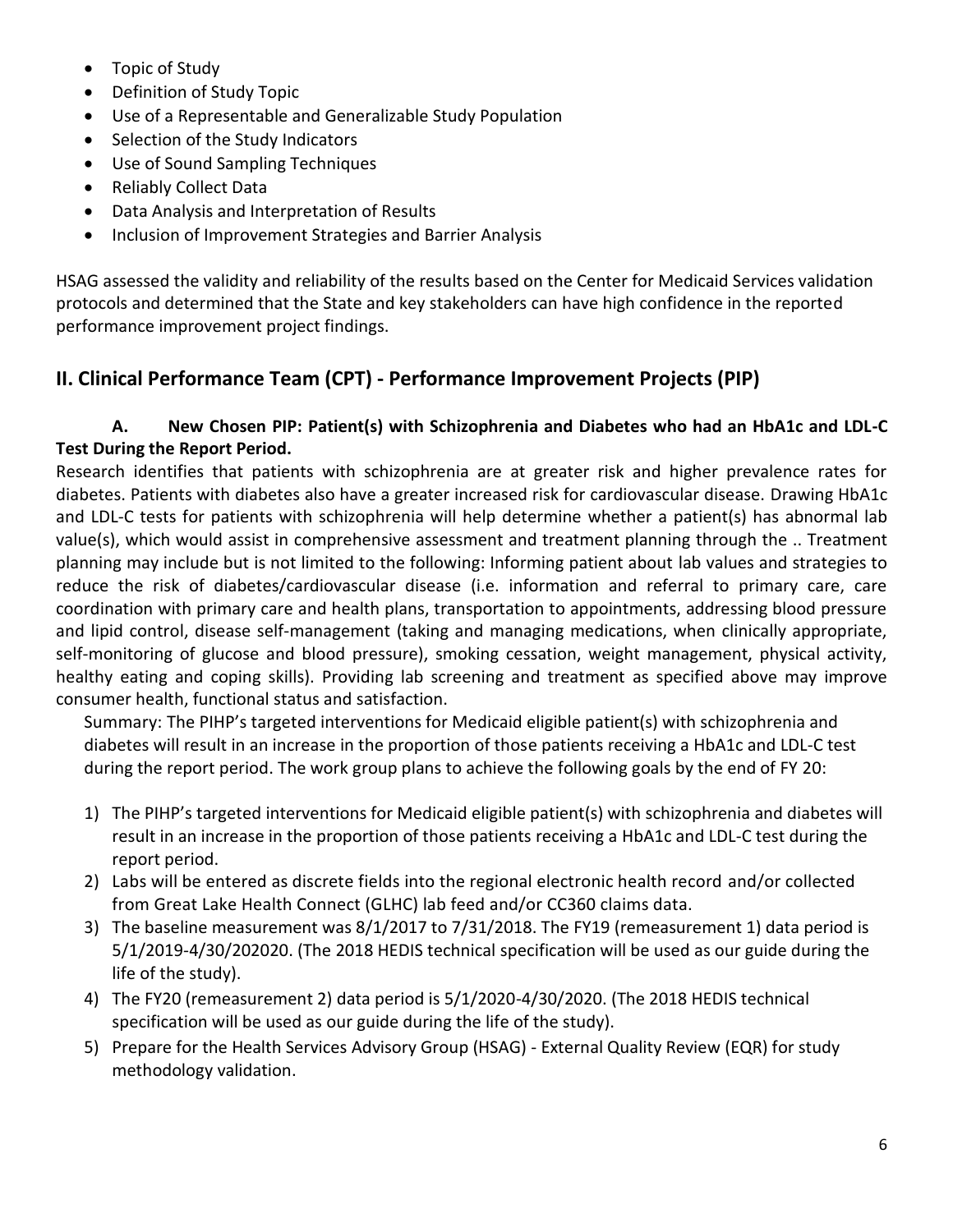#### Status Report:

Overall Percentages by County, using all known dates



Lenawee CMHSP's rates for each subsequent quarter were 66%, 64%, 67% and 68%. Livingston CMHP's rates for each subsequent quarter were 24%, 16%, 19% and 22%. Monroe CMHP's rates were 22%, 20%, 29% and 33%. Washtenaw CMHSP's rates for each subsequent quarter were 45%, 44%, 46% and 47%. The CPT committee and ADT workgroup reviews data sets, identifies problems and proposes solutions to improve rates.

### **B. Chosen PIP – Admission, Discharge and Transfer (ADT) Study**

During FY 14, the region developed and implemented a new PIP study to improve the quality of integrated clinical care provided for consumers transitioning in and out of inpatient settings. The purpose is to support consumers who are transitioning in and out of inpatient settings, reduce avoidable re-admissions, improve overall consumer access to a continuum of care, and improve health outcomes. This is accomplished by using admission, discharge and transfer (ADT) alerts received via a Health Information Exchange (HIE) that identify consumers who are experiencing transition in care. Based on the ADT alerts, a clinical protocol is followed directing clinical staff to contact consumers either face to face or by phone/letter and provide support and/or encouragement for follow up with any discharge recommendations.

The work group goals for of FY 19 were:

- 1. Alerts per consumer served will be significantly greater than prior quarters.
- 2. Continue to develop and refine a formal protocol regarding how to respond to alerts.
- 3. Continue to develop an indicator that measures the extent to which the protocol is followed.
- 4. A goal (either a threshold to hit or simply significant improvement from baseline) and timeline will be developed for the new indicator.
- 5. Work through Health Information Exchange errors.
- 6. Explore a Health Information Exchange relationship with ProMedica (the largest health care provider for Lenawee and Monroe Counties.

Below is an excerpt from the October 2019 CMHPSM PI report on this indicator:

Alert activities between 10/1/2018 through 9/30/2019. (The ADT data available relies on the hospitals properly coding the ADTs they send).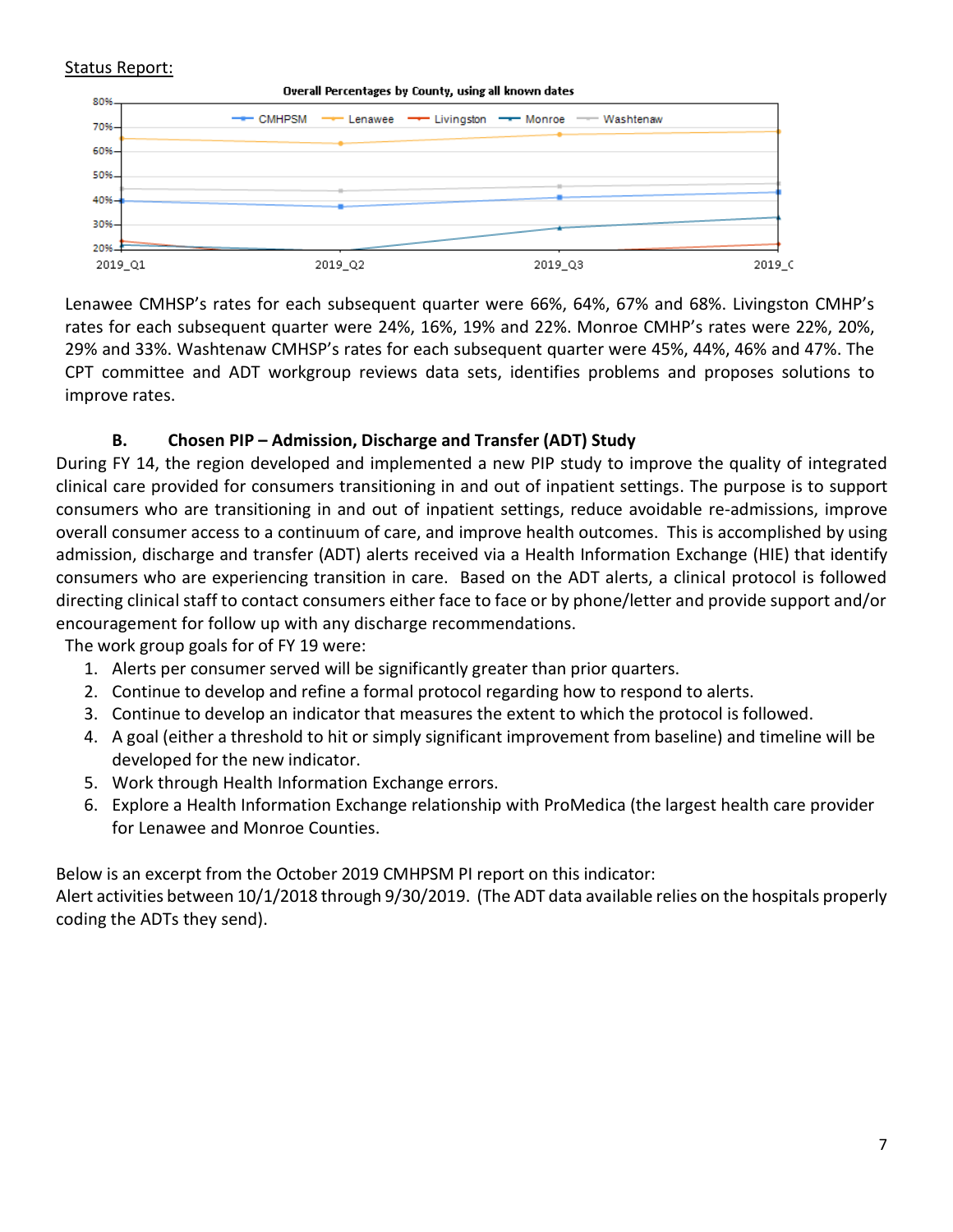Any doc within 3 bus days of discharge

FTF doc within 3 bus days of discharge

← Monroe

Lenawee





Coord Care within 3 bus days of discharge



(Doc=document; Bus=business; FTF doc=document of a face to face (FTF) contact; Care Coordination=activities as defined by the AHQR Patient Centered Medical Home)

Status Report: Lenawee CMHSP's rates for each subsequent quarter were 79%, 100%, 93% and 88%. Livingston CMHP's rates for each subsequent quarter were 73%, 90%, 73% and 86%. Monroe CMHP's rates were 33%, 89%, 45% and 43%. Washtenaw CMHSP's rates for each subsequent quarter were 76%, 79%, 76% and 82%. Performance was related to the participation of hospitals and the HIE they use. The CPT committee and ADT workgroup reviews data sets, identifies problems and proposes solutions to improve rates. For FY 20 the CPT Committee will be determining revisions to the ADT project that will need to be addressed based on the "Share Metrics Projects Between the CMHPSM, CMHSPs and Michigan Medicaid Health Plans ".

### **C. Quality Improvement, Assessment and Assurances**

The region regularly engages in quality improvement activities including, but not limited to systemic evaluations aimed to improve and manage the efficiency, quality, and performance of services, processes, capacities and consumer outcomes. Indicators and standards are set to monitor performance and ensure compliance. These activities included the Medication Labs Study, the CMHPSM Enhanced Compliance Monitoring Project, Regional Customer Satisfaction Survey, Recovery Self-Assessment Survey, Modernization of the Region's Electronic Health Record and the CMHPSM's Review of MDHHS Performance Indicators. These projects may promote either compliance, program integrity, consumer voice, consumer engagement, staff development, improved clinical services and/or improved consumer outcomes.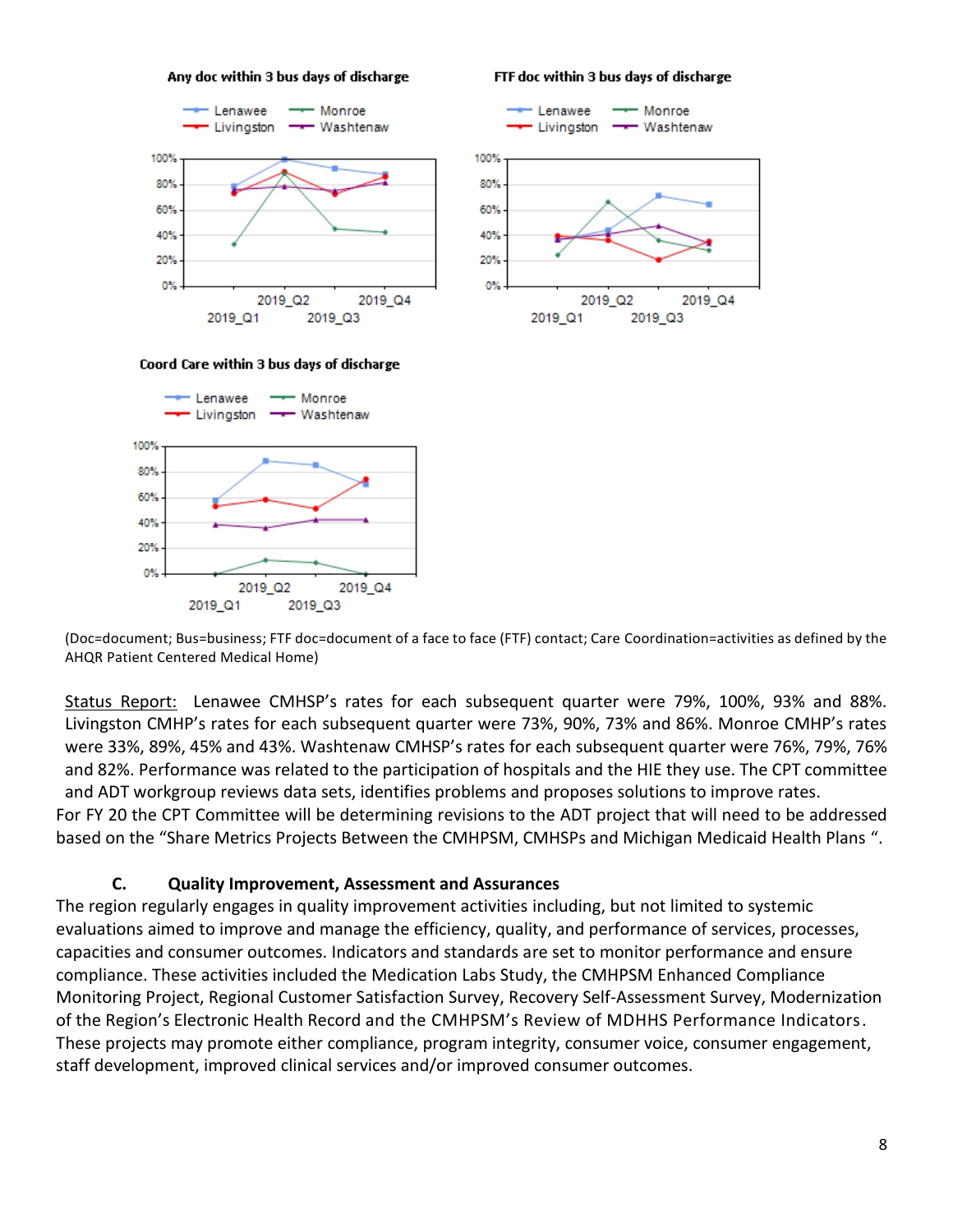**Care Coordination with Medicaid Health Plans (MHPs):** Per the FY 19 MDHHS and PIHP contract, there were shared metrics projects between the CMHPSM, CMHSPs and the Michigan Medicaid Health Plans. The Care Coordination for High Consumer Utilizers Project and Protocol for Diabetes Screening for Consumers with Schizophrenia and Bipolar Disorder Using Anti-Psychotic Medication Whom are Mutually Served by the PIHP, CMHSP and Medicaid Health Plan(s) project was continued from last year. Projects added included the Plan All-Cause Readmissions (PCR) and Follow-up After Emergency Department Visit for Alcohol and Other Drug Dependence (FUA). These projects may promote either compliance, program integrity, consumer voice, consumer engagement, staff development, improved clinical services and/or improved consumer outcomes. These projects promote integrated health, clinical services and improved consumer outcomes.

**Medication Labs Study:** The CMHPSM continued to implement and evaluate integrated health care efforts through the Medication Labs Study. Obtaining measurements of significant consumer indicators through blood draws and lab values was a critical first step towards physical health care integration.

Initially, this study focused on increasing medication labs entered into the electronic health record for Medicaid and Non-Medicaid consumers prescribed an antipsychotic psychotropic medication and has received two medication reviews. Such psychotropic medications may contribute to various metabolic syndromes such cardiovascular disease and diabetes (type II). When prescribers have access to these lab values, this may further inform their prescribing practices and provides information with community health care providers to promote integrated health. The labs included HbA1c, Glucose, LDL Cholesterol, HDL Cholesterol, Total Cholesterol, and Triglycerides.

Data was sent to each of the regions CMHSP in the form of a "Report Card" for each prescriber to help with focused intervention efforts. Clinical team members such as supports coordinators, therapists, nurses, and peers, as well as contracted community providers, assist consumers with getting these labs completed where needed. Examples of assistance may include verbal prompting, coordination of appointments, transportation to appointments and obtaining written consent to release and/or exchange information between the laboratories and the prescribers. The chart below depicts the percentage of consumers with Medicaid with Labs in the Lab Module for FY 19.



#### Status Report:

Lenawee CMHSP's rates for each subsequent quarter were 66%, 64%, 67% and 68%. Livingston CMHP's rates for each subsequent quarter were 24%, 16%, 19% and 22%. Monroe CMHP's rates were 22%, 20%, 29% and 33%. Washtenaw CMHSP's rates for each subsequent quarter were 45%, 44%, 46% and 47%. The CPT committee and ADT workgroup reviews data sets, identifies problems and proposes solutions to improve rates.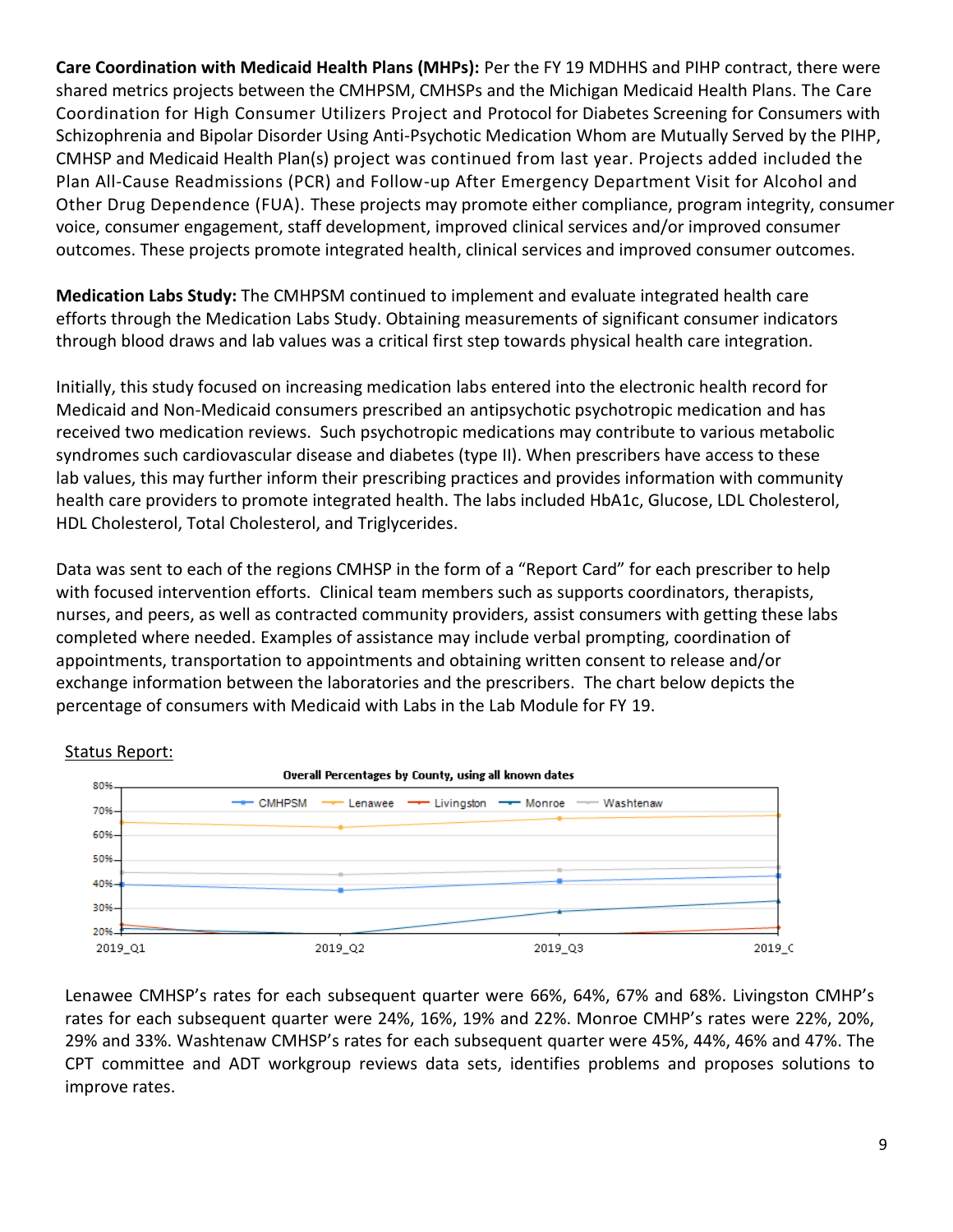# **III. CMHPSM Enhanced Compliance Monitoring Project**

## **A. Compliance Review of the CMHPs**

A strong compliance and program integrity system is a critical component of managed care systems. All PIHPs are required to comply with 42 CFR 438.608 Program Integrity Requirements. Designation of a PIHP Compliance Officer, development and implementation of region wide policies and procedures which comply with federal and state laws, training, clear lines of communication with the Compliance Officer, discipline and enforcement, internal monitoring and auditing and prompt responses to detected offenses are key elements of compliance and program integrity.

This is the fourth year that the CMHPSM continues to use the revised tools to monitor the delegated functions as written in the PIHP Contract/CMHSP Contract (Attachment A – Delegation Agreement). During FY 19, the CMHPSM conducted a random clinical chart review of each CMHSP of the following areas: Needs Assessment and Pre-Planning, Treatment Planning and Person-Centered Planning, Behavior Treatment Planning, Medical/Psychiatric, Periodic Reviews, Progress Notes and Discharge Planning. The CMHSPs received the following total clinical chart review scores: Lenawee 98%, Livingston 99%, Monroe 96% and Washtenaw 99%.

An administrative review of delegated functions also occurred this fiscal year. The CMHSPs received the following combined score for delegated functions and clinical chart review scores: Lenawee 99%, Livingston, 100%, Monroe 99%, and Washtenaw 100%.

Any required corrective action plans were completed and reviewed by the CMHPSM. The CMHPSM will be collecting further documentation that the plan was implemented during FY 20.

Due to the high performance rates and additional opportunities for review from the HSAG EQR review, the CMHPSM monitoring tool will be revised for FY 20.

## **B. FY 19 Substance Use Disorder (SUD) Prevention Provider Monitoring**

All CMHPSM funded prevention programs are monitored by the CMHPSM on a regular basis. The mid-year point allows for a more in-depth analysis based on a variety of factors including: the amount of time for program implementation, the submission of Evidenced-based Initiative (EBI) Implementation and Evaluation Planning Forms, EBI Program Assessment/Fidelity Forms, and Coalition Community Sector Checklists (where applicable). Prevention programs are reviewed from multiple perspectives, including financial, contractual, Michigan Prevention Data System (MPDS) entries, programming, and progress on planned activities in relationship to outcomes.

For those areas that have not produced the results anticipated, either a 'course correction' is required, or a reduction in funds may be warranted. The CMHPSM promotes the rectification of program implementation to enhance the opportunity for successful efforts within the respective targeted community. Thus, feedback and consultation are provided where necessary.

**1. FY 19 Prevention Desk Audits:** Prevention desk audits were conducted May – July 2019 with all nine SUD Prevention contracted agencies in the four-county region. The Prevention Team utilized an updated monitoring tool that focused on review categories that relate to providers' contractual obligations, LARA licensing requirements, CMHPSM SUD Prevention RFP requirements, etc. Due to the CMHPSM Prevention Team's consistent monitoring of provider performance (i.e. Quarterly Outcome Progress Reports/Questionnaires, Michigan Prevention Data System monthly data entries, Evidence Based Initiative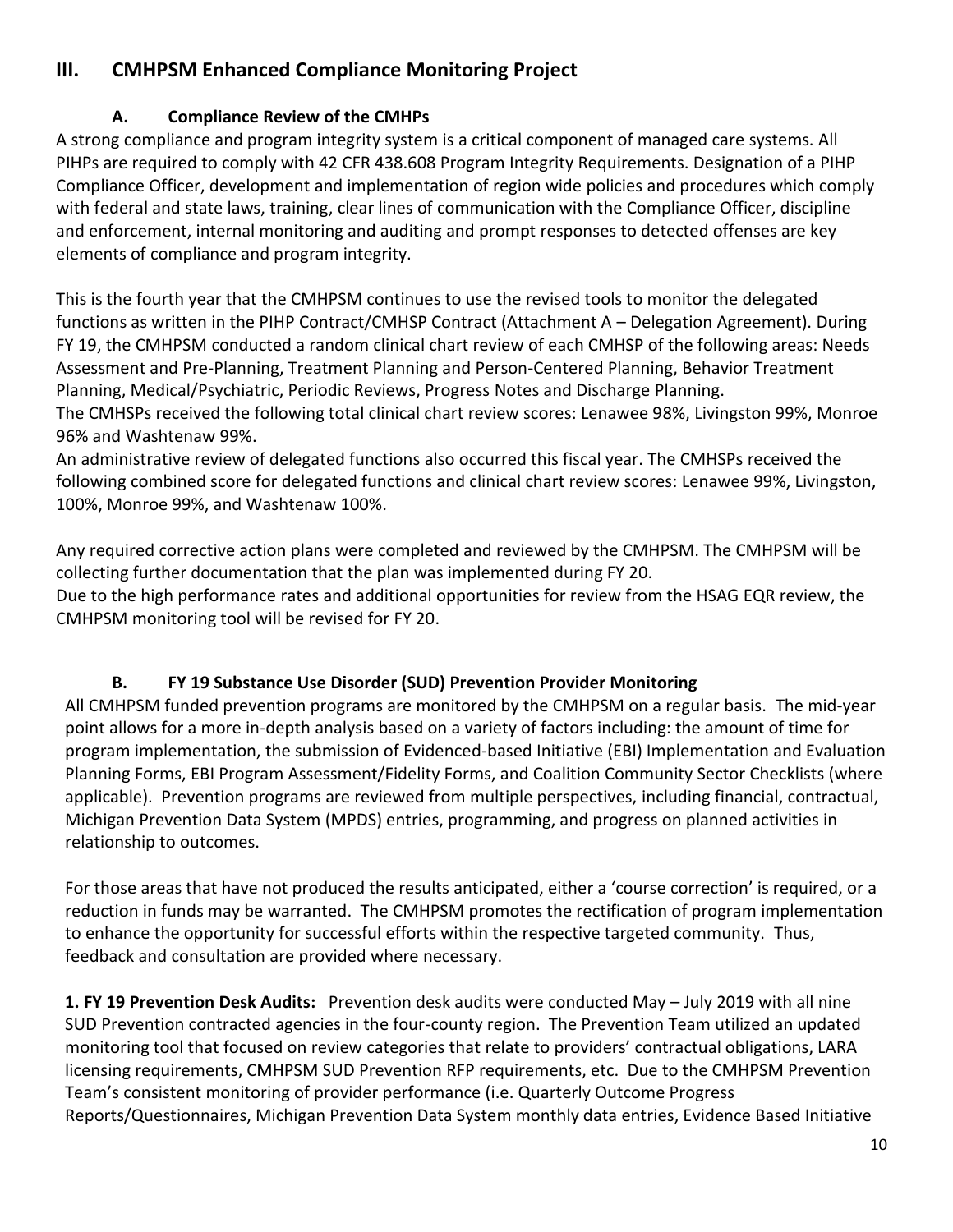Program Fidelity Reports, and Financial Status Reports), the Prevention Team chose to focus on the following seven review categories:

- I. Prevention Oversight & Collaboration
- II. Personnel Management
- III. Credentialing & Licensing
- IV. Recipient Rights
- V. Records Retention
- VI. Strategic Prevention Framework Prevention Prepared Communities
- VII. DYTUR (if applicable)
- VIII. Subcontractor Compliance (if applicable)

After initial review of desk audit submissions, the Prevention Team requested providers to submit additional clarification materials, as applicable, and two providers with scores below 85% were required to submit a corrective action plan. All follow-up documentation and corrective action plans have been reviewed and scored. The Prevention Team plans to continually provide technical assistance to providers to address issues and will ensure successful implementation of corrective action plans in early FY20. The following table provides the final total score for each of the nine prevention fiduciaries.

| <b>CMHPSM SUD Prevention Provider</b>                        | <b>Total Desk Audit Score FY</b> |
|--------------------------------------------------------------|----------------------------------|
|                                                              | 2018-19 Score                    |
|                                                              |                                  |
| Catholic Social Services of Washtenaw County                 | 63% (CAP required)               |
| Eastern Michigan University                                  | 50% (CAP required)               |
| Karen Bergbower and Associates                               | 94%                              |
| Lenawee Community Mental Health Authority                    | 87%                              |
| Livingston County Catholic Charities                         | 91%                              |
| Monroe County Intermediate School District                   | 90%                              |
| St. Joseph Mercy Chelsea                                     | 87%                              |
| University of Michigan Regional Alliance for Healthy Schools | 94%                              |

**2. FY 20 Provider Monitoring Plans:** In accordance with CMHPSM SUD Prevention Monitoring Procedures, the Prevention Team plans to conduct on-site program observations in FY 20, which will include at least one observation per each CMHPSM-contracted provider. Program observations offer a balanced approach to program monitoring as it allows the CMHPSM SUD Prevention Team to look beyond standard reporting and review procedures and view the funded program in action with its intended participants. The Prevention Team will utilize an Observation Tool which will include the following review criteria: staff knowledge of subject/content; program organization and management; instruction and facilitation methods; presentation of information; participant interactions, rapport, and sensitivity. The Tool will also provide an opportunity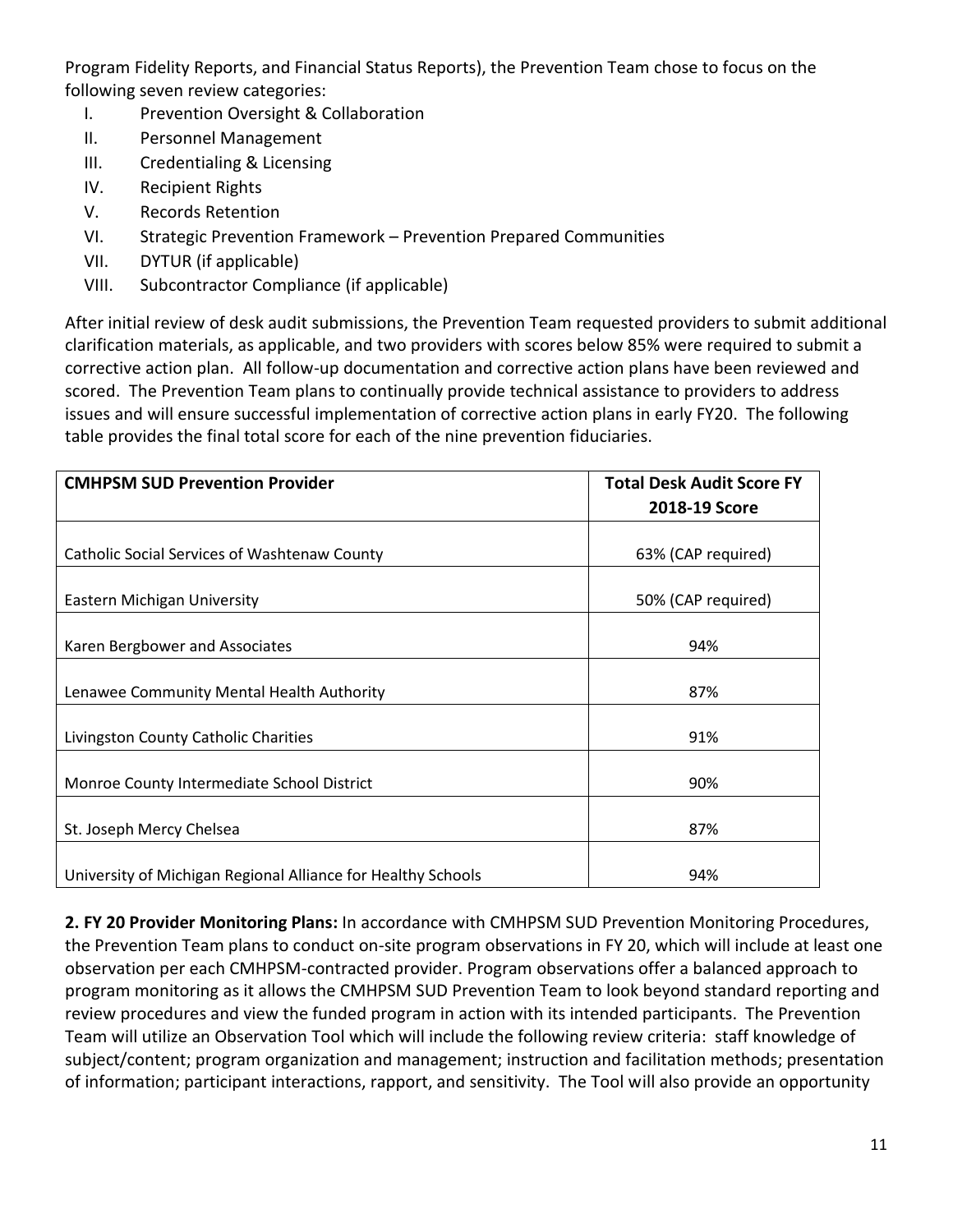for the Team to provide feedback on program and implementer strengths and areas for improvement. Completed Observation Tools will be sent to providers upon completion of their review.

## **C. FY 19 Substance Use Disorder Treatment Monitoring**

The CMHPSM Substance Use Disorder (SUD) Services Team conducted a comprehensive review of the SUD provider network. The review consisted of administrative policies, procedures, environmental site and clinical review of records. Providers were given the evaluation tools and requested to compile information for an on-site review by CMHPSM staff. Clinical records were selected and reviewed either at the provider site, or copies of records were provided to the review team at the CMHPSM. Administrative review was completed by May 2019 and the chart reviews were finalized during 2019, completed by July 2019.

Two standardized survey tools were utilized. One specific to Medication Assisted Treatment at Opioid Replacement Therapy sites and traditional non-medication-assisted treatment sites that provide outpatient, residential, withdrawal management (detox) and women's specific services. A minimum of five charts were randomly selected from provider admission lists for people who received services in FY19. Depending on the time allotted for the review team, number of reviewers and complexity of records, no less than three charts were reviewed per agency.

| <b>PROVIDER</b>                             | <b>TOTAL</b><br><b>SCORE</b> | <b>PLAN OF</b><br><b>CORRECTION</b><br>NEEDED? | <b>NEXT PLANNED</b><br><b>REVIEW</b> |
|---------------------------------------------|------------------------------|------------------------------------------------|--------------------------------------|
| <b>AA Treatment Center</b><br>(CRC)         | 85%                          | Yes                                            | Q1 19                                |
| <b>Catholic Charities Lenawee</b>           | 81%                          | Yes                                            | Q1 19                                |
| <b>Catholic Charities Monroe</b>            | 88%                          | Yes                                            | Q1 19                                |
| Dawn Farm                                   | 78%                          | Yes                                            | Q1 19                                |
| <b>Hegira</b>                               | 93%                          | <b>No</b>                                      | <b>FY 20</b>                         |
| <b>Home of New Vision</b>                   | 97%                          | <b>No</b>                                      | <b>FY 20</b>                         |
| <b>Key Development</b>                      | 92%                          | <b>No</b>                                      | <b>FY 20</b>                         |
| <b>Livingston County Catholic Charities</b> | 86%                          | Yes                                            | Q1 19                                |
| <b>McCullough Vargas</b>                    | 82%                          | <b>Yes</b>                                     | Q1 19                                |
| Parkside                                    | 69%                          | Yes                                            | Q1 19                                |
| <b>Passion of Mind</b>                      | 83%                          | Yes                                            | Q1 19                                |
| <b>Personalized Nursing Light House</b>     | 77%                          | Yes                                            | Q1 19                                |
| <b>Salvation Army</b>                       | 91%                          | <b>No</b>                                      | <b>FY 20</b>                         |
| St. Joseph Greenbrook Recovery<br>Center    | 95%                          | <b>No</b>                                      | <b>FY 20</b>                         |
| Therapeutics, Inc.                          | 88%                          | Yes                                            | Q1 19                                |

## **FY 19 Substance Use Disorder Treatment Providers Review**

There were fifteen providers reviewed. A total of 10 providers fell below the 90% compliance threshold for requiring a plan of correction. The average combined score was 86%. Providers were informed of issues that appeared in the review with recommendations. These were around ensuring notes were clearly documented and signed; ability to pay assessments were completed upon admission; treatment plans were individualized;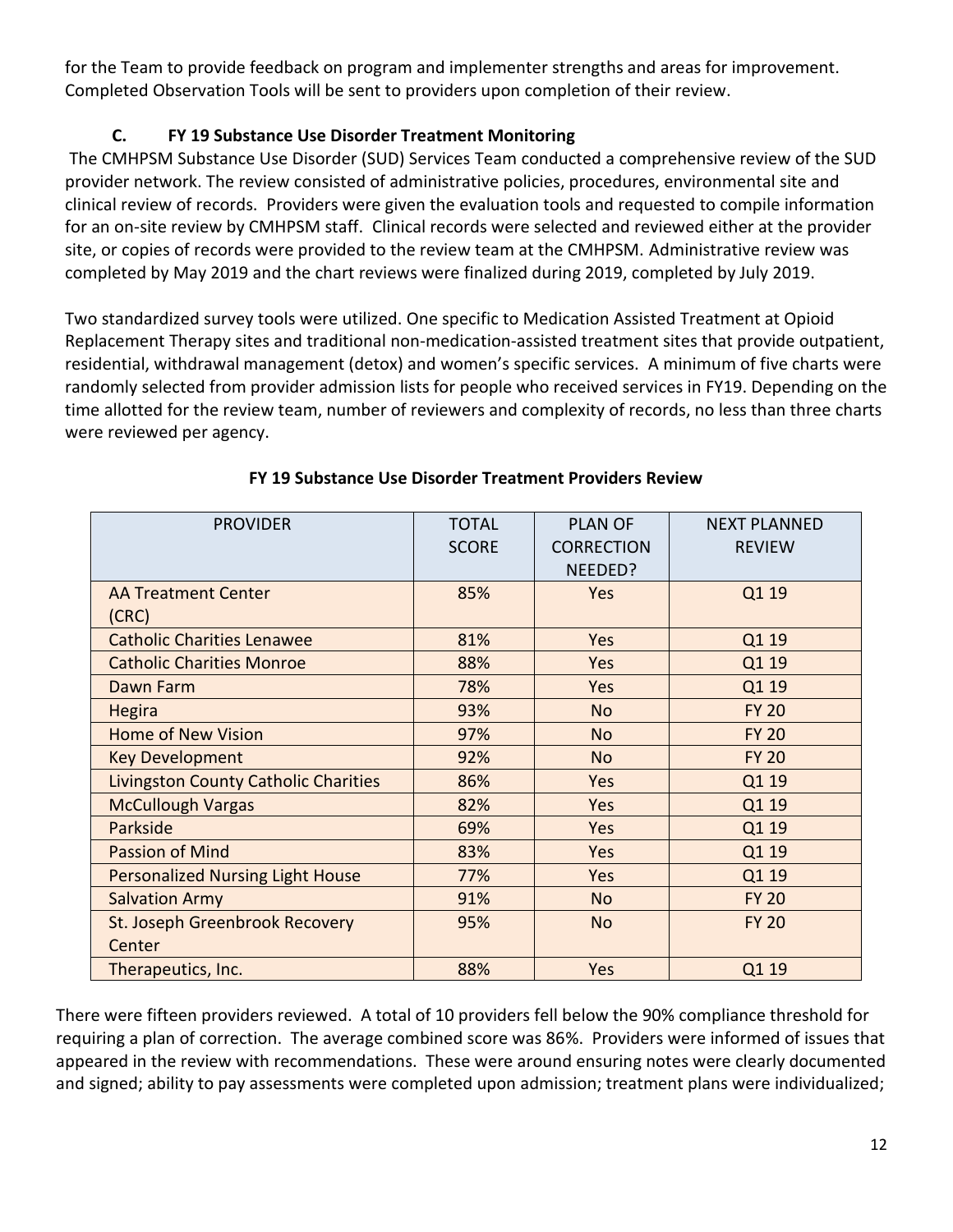and coordination of care was documented. The table below contains summary information about the reviews.

**Next Steps**: The clinical review tools will be revised to update any new contract requirements, correct any review items that were not relevant and ensure the flow of tool captures the intent of the clinical review. There is currently consideration for working with other PIHPs to develop a universal review tool. The FY 20 review will be conducted during quarter three and quarter four. The providers who fell below the threshold and submitted a plan of correction will be reviewed on the plan of correction as well as any standards incorporated into the new tools.

## **D. Regional Customer Services: Consumer Satisfaction Survey**

Over the past five fiscal years, the Performance Improvement program has improved the consumer satisfaction survey process in order to obtain reliable feedback from consumers and their families and/or guardians to be used to improve services across the region. During FY 19, the Customer Services Department revised its survey statements to capture feedback about service environment, dignity and respect, timeliness of returning phone calls and appointments, understanding what was said by CMH staff, CMH helping to achieve consumer goals, CMH staff follow up about consumer physical health needs, consumer ability to complain or disagree with staff and consumers deciding what is important to work on with CMH staff.

### **Method**

In previous years, phone surveys were randomized by a list of active consumers, whereas this year a random sample was generated per population sample (adults with intellectual/developmental disabilities, adults with mental illness/substance use disorders and children) via daily consumer appointments. The spirit of this change was to capture a consumer's experience in real time rather than retrospective. The surveys were administered electronically and in paper form using Survey Monkey Software. After the survey period had closed, the surveys were analyzed using Microsoft Excel.

#### **Measurement**

The Customer Satisfaction Survey was designed to accurately gain feedback from consumers. Each survey statement contained an answer choice based on a 3-point Likert Scale:

1= Disagree 2 = Neutral 3= Agree NA = Not Applicable DK = I Do Not Know

#### **Results**

There were 375 persons whom participated in this survey. The charts below depict the survey results.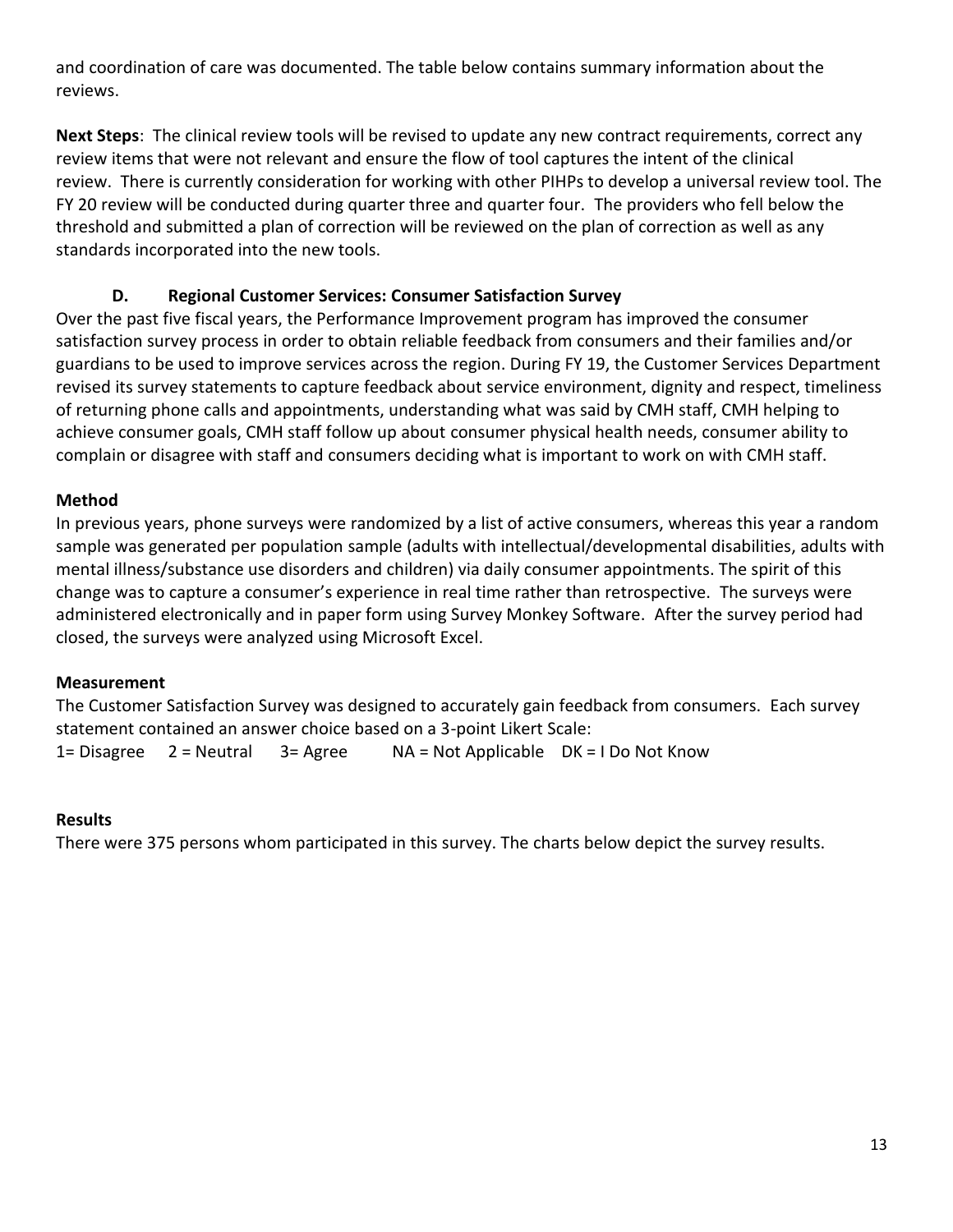|                                                              |         |            |               |           | Grand        |
|--------------------------------------------------------------|---------|------------|---------------|-----------|--------------|
| <b>CMHSP</b>                                                 | Lenawee | Livingston | <b>Monroe</b> | Washtenaw | <b>Total</b> |
| <b>Sample Size</b>                                           | 31      | 34         | 30            | 36        | 127          |
| I feel the agency is a comfortable<br>place.                 | 93.1%   | 90.91%     | 96.43%        | 97.22%    | 94.44%       |
| I feel respected when I call or see<br>my CMH staff.         | 96.55%  | 87.5%      | 100%          | 94.44%    | 94.4%        |
| My phone calls are returned by<br>the next day.              | 96.55%  | 79.41%     | 88.46%        | 80.56%    | 85.6%        |
| I saw my CMH staff within 15<br>minutes of my appointment.   | 100%    | 88.24%     | 90%           | 91.43%    | 92.13%       |
| I understood what my CMH staff<br>said today.                | 96.77%  | 93.94%     | 100%          | 100%      | 97.58%       |
| My CMH staff helps to achieve<br>my goals.]                  | 93.1%   | 87.5%      | 100%          | 97.22%    | 94.4%        |
| My CMH staff follow up about my<br>physical health needs.    | 92.86%  | 90.32%     | 92.31%        | 91.18%    | 91.6%        |
| I feel able to complain or<br>disagree with my CMH staff.    | 96.3%   | 90%        | 93.1%         | 100%      | 94.87%       |
| I know how to file a complaint.                              | 75%*    | 93.94%     | 69.23%*       | 76.67%*   | 79.49%       |
| I decide what is important when<br>working with my CMH staff | 100%    | 84.85%     | 92.59%        | 97.22%    | 93.39%       |

#### **MI Adults Survey Results**

(\* Indicates sufficient evidence that fewer than 90% of consumers agree with statement).

There were 127 consumers with mental illness whom responded to the survey. The lowest regional satisfaction score was a 79.49% regarding knowing how to file a complaint. The highest regional satisfaction score was a 97.58% regarding understanding what CMH staff said today to consumer.

As compared to FY 18, there were 123 consumers with mental illness whom responded to the survey. The lowest regional satisfaction score was a 93.1% regarding encouraging consumers to ask questions about treatment and medication and consumers deciding treatment goals. The highest regional satisfaction score was a 97.52% regarding trusting information will be kept private.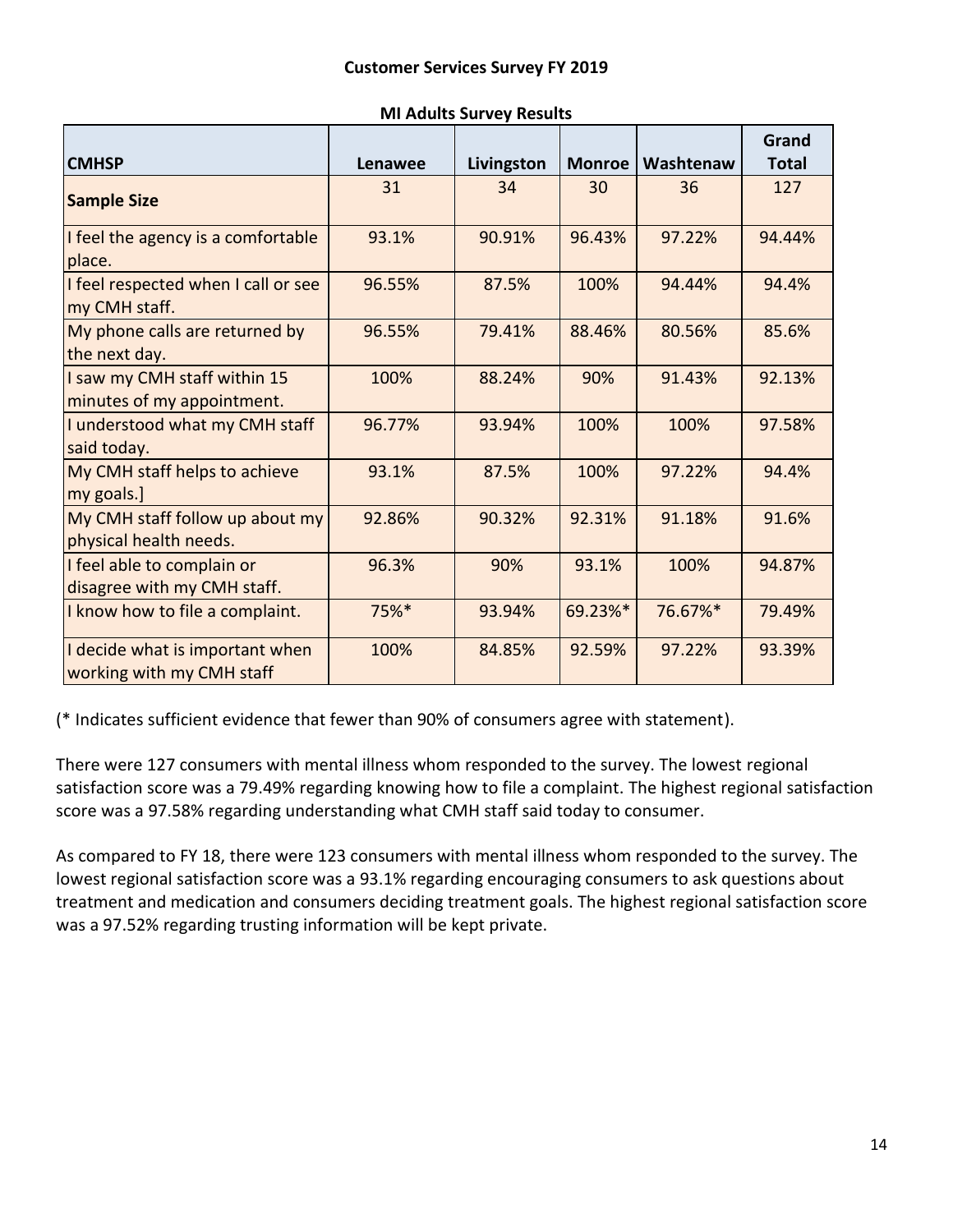|                                                                 |                |            |               |           | Grand        |
|-----------------------------------------------------------------|----------------|------------|---------------|-----------|--------------|
| <b>CMHSP</b>                                                    | <b>Lenawee</b> | Livingston | <b>Monroe</b> | Washtenaw | <b>Total</b> |
| <b>Sample Size</b>                                              | 30             | 31         | 31            | 38        | 129          |
| I feel the agency is a<br>comfortable place.                    | 93.1%          | 100%       | 100%          | 100%      | 98.45%       |
| I feel respected when I call or<br>see my CMH staff.            | 93.1%          | 100%       | 100%          | 100%      | 98.44%       |
| My phone calls are returned by<br>the next day.                 | 78.57%         | 93.1%      | 96.55%        | 94.44%    | 92.59%       |
| I saw my CMH staff within 15<br>minutes of my appointment.      | 91.67%         | 96.67%     | 100%          | 100%      | 97.44%       |
| I understood what my CMH<br>staff said today.                   | 96.3%          | 96.67%     | 96.77%        | 100%      | 97.62%       |
| My CMH staff helps to achieve<br>my goals.]                     | 100%           | 100%       | 100%          | 100%      | 100%         |
| My CMH staff follow up about<br>my physical health needs.       | 100%           | 100%       | 100%          | 100%      | 100%         |
| I feel able to complain or<br>disagree with my CMH staff.       | 88.46%         | 100%       | 96.55%        | 97.3%     | 95.9%        |
| I know how to file a complaint.                                 | 60%*           | 93.33%     | 88.46%        | 96.97%    | 87.16%       |
| I decide what is important<br>when working with my CMH<br>staff | 96.15%         | 100%       | 100%          | 100%      | 99.19%       |

#### **ID/DD Consumer Survey Results**

(\* Indicates sufficient evidence that fewer than 90% of consumers agree with statement).

There were 129 consumers with intellectual/developmental disabilities whom responded to the survey. The lowest regional satisfaction score was an 87.16% regarding knowing how to file a complaint. The highest regional satisfaction score was a 100% for two of the statements: CMH staff helps to achieve my goals and CMH staff follow up on my physical health needs.

As compared to FY 18, there were 121 consumers with intellectual/developmental disabilities whom responded to the survey. The lowest regional satisfaction score was a 90.76% regarding a consumer asking to work with a different CMH staff. The highest regional satisfaction score was a 100% for two of the statements: CMH staff paying attention and listening to consumers and staff encouraging consumers to make choices about how consumers live.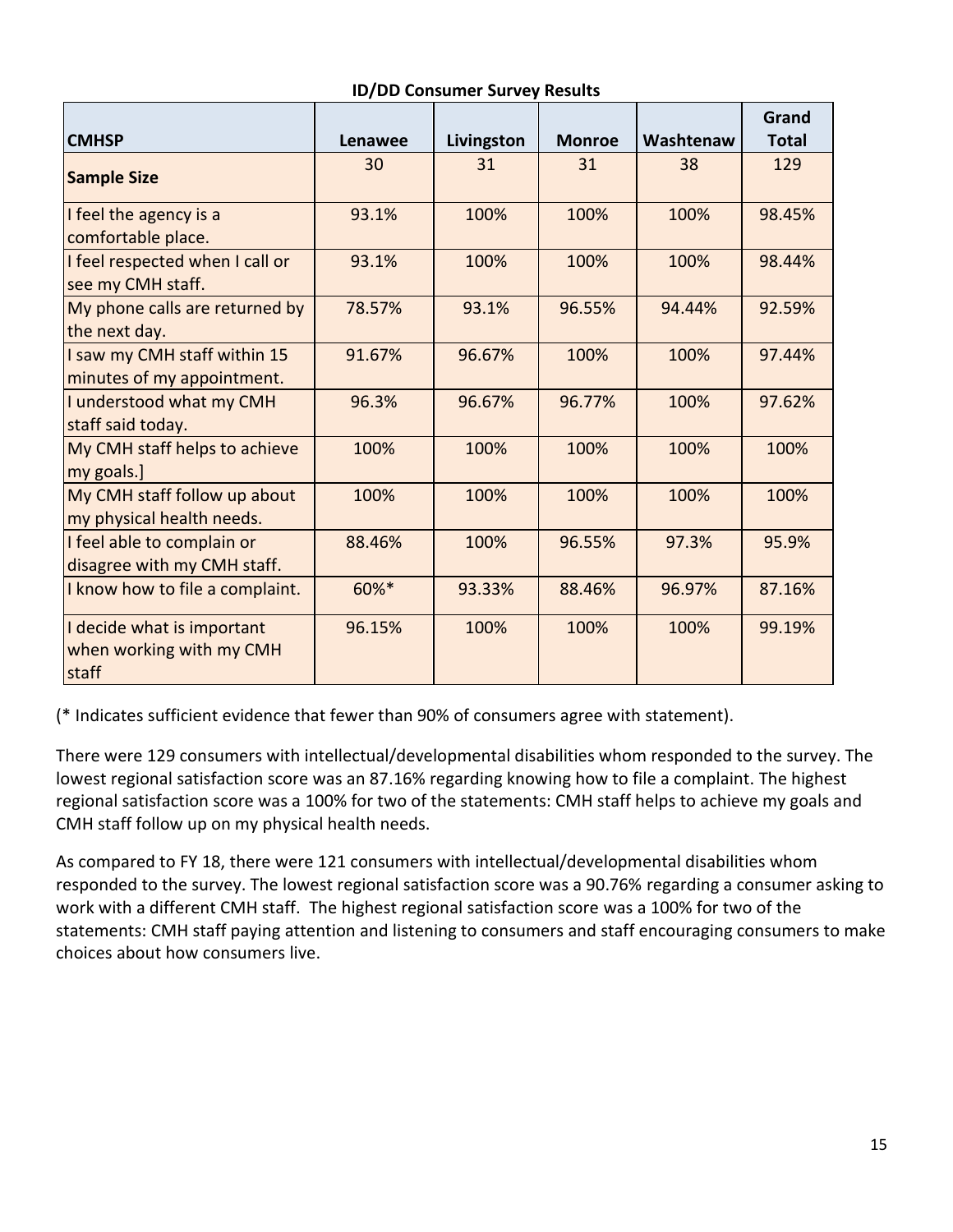#### **Children Consumer Survey Results**

|                                                              |                |            |               |           | Grand        |
|--------------------------------------------------------------|----------------|------------|---------------|-----------|--------------|
| <b>CMHSP</b>                                                 | <b>Lenawee</b> | Livingston | <b>Monroe</b> | Washtenaw | <b>Total</b> |
| <b>Sample Size</b>                                           | 30             | 31         | 30            | 31        | 119          |
| I feel the agency is a comfortable<br>place.                 | 96.3%          | 96.67%     | 93.33%        | 100%      | 96.58%       |
| I feel respected when I call or see<br>my CMH staff.         | 100%           | 96.67%     | 100%          | 100%      | 99.15%       |
| My phone calls are returned by<br>the next day.              | 93.1%          | 96%        | 84%           | 92.59%    | 91.51%       |
| I saw my CMH staff within 15<br>minutes of my appointment.   | 96.3%          | 96.67%     | 96.43%        | 96.55%    | 96.49%       |
| I understood what my CMH staff<br>said today.                | 100%           | 96.67%     | 96.43%        | 100%      | 98.26%       |
| My CMH staff helps to achieve my<br>goals.]                  | 100%           | 96.67%     | 93.1%         | 100%      | 97.48%       |
| My CMH staff follow up about my<br>physical health needs.    | 96.3%          | 93.55%     | 96.67%        | 100%      | 96.55%       |
| I feel able to complain or disagree<br>with my CMH staff.    | 92.59%         | 93.1%      | 100%          | 100%      | 96.46%       |
| I know how to file a complaint.                              | 96.15%         | 83.33%     | 75%*          | 85.71%    | 84.76%       |
| I decide what is important when<br>working with my CMH staff | 96.15%         | 90.32%     | 93.1%         | 100%      | 94.74%       |

(\* Indicates sufficient evidence that fewer than 90% of consumers agree with statement).

There were 119 child consumers whom responded to the survey. The lowest regional satisfaction score was an 84.76% regarding knowing how to file a complaint. The highest regional satisfaction score was a 99.15% feeling respected when calling or seeing CMH staff.

As compared to FY 18, there were 127 guardians of consumers with intellectual/developmental disabilities whom responded to the survey. The lowest regional satisfaction score(s) was a 98.36% for consumers complaints are taken seriously. The highest regional satisfaction score was a 100% for four of the following survey statements: Understanding consumer/guardian rights while receiving services; Trusting that consumer information is kept private; Feeling welcomed when coming into the building or calling on the phone; Recommending this agency to a friend of family member.

### **Limitations**

Some of surveys were completed on paper. Manual input may contribute to data entry errors.

- When using a Likert Scale, some answers may have been given a 1 rating (disagree) when the participant may have intended to record a 3 (agree) and vice versa.
- Some of the surveys were submitted with responses which included the same answer for every question. For example, a score of 3 was given for every question. For these types of surveys, data was still collected and therefore overall data was potentially skewed.
- Missing responses to questions also posed as an issue amongst participants threatening the validity of the data.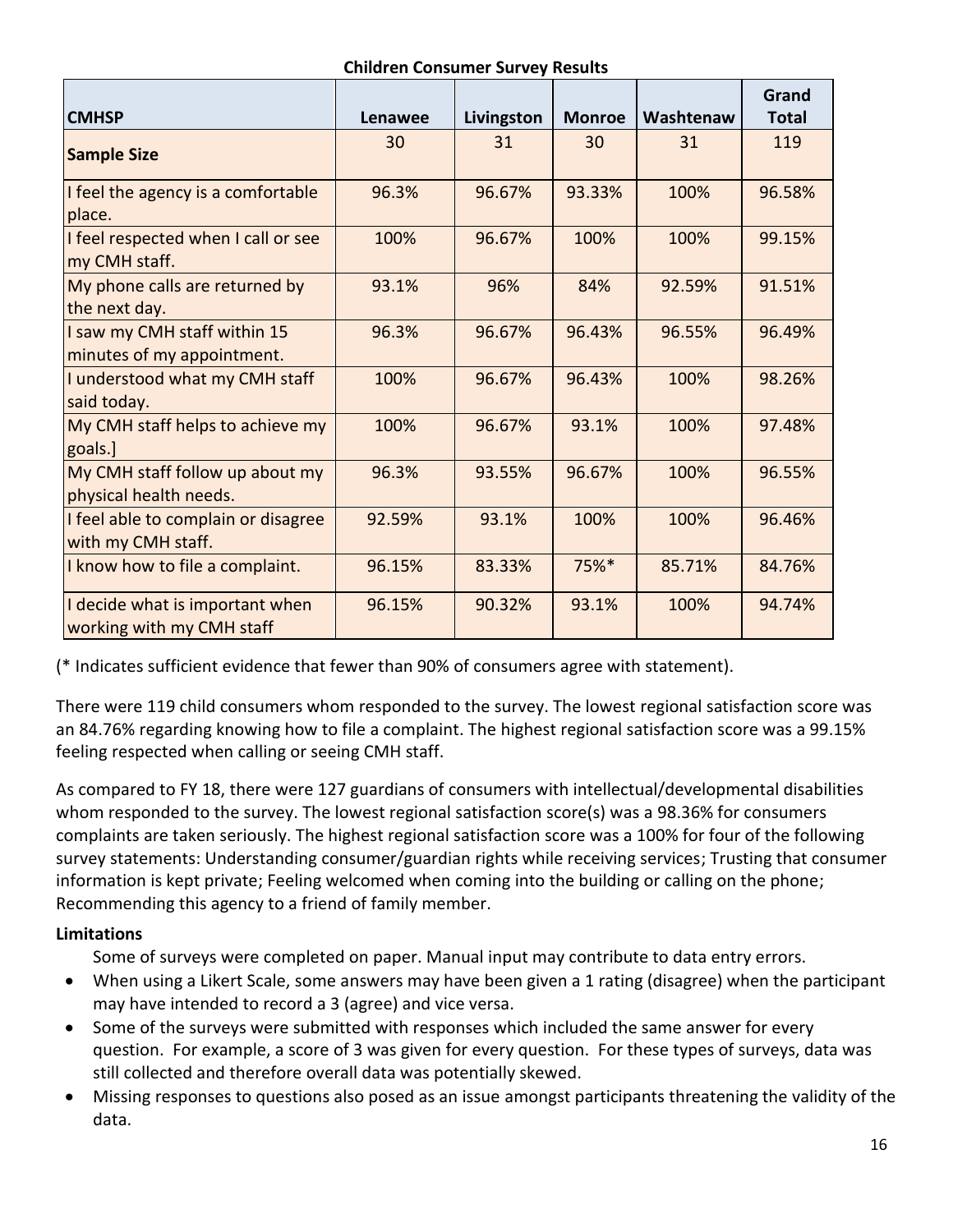### **Improvement Planning**

During FY 20, the Regional Customer Services Department will develop and implement a customer satisfaction improvement plan to improve consumer education about how to file a complaint. For local CMH scores below 90%, the Customer Services staff will develop and implement a customer satisfaction improvement plan.

## **E. FY 19 Recovery Self-Assessment Survey**

During FY 18, the CMHPSM distributed the Recovery Self-Assessment-Revised survey (RSA-R) (O'Conell, Tondora, Croog, Evans, &Davidson, 2005) to the contracted providers in its four-county region that use the Recovery Oriented System of Care (ROSC) model. The counties that the survey was distributed to included: Lenawee, Livingston, Monroe, and Washtenaw. The CMHPSM wanted to accurately assess and measure the effectiveness of substance-use disorder (SUD) and community mental health (CMH) providers in the implementation of recovery focused services from the perspective of consumers, provider staff, and administrative staff. This is the third year that the RSA has been used in CMHPSM's region and comparisons were made between the data from 2016 to 2019. In 2019, there was a total of 802 participants in this survey. See the table below for information about respondents by year.



### **Measurement**

The Recovery Self-Assessment Survey (RSA) was designed with the intent to accurately gain feedback from consumers, provider staff, and administrators. The survey is designed to be administered in 3 separate versions: Consumers, Provider Staff and Administrators. Each survey was broken down into five domains: 1. Life Goals, 2. Involvement, 3. Diversity of Treatment Options, 4. Choice and 5. Individually Tailored Services. Each survey question contained an answer choice based on a 5-point Likert Scale:

| $1 =$ Strongly Disagree | $4 = \text{Agree}$    | $DK = Don't Know$                            |
|-------------------------|-----------------------|----------------------------------------------|
| $2$ = Disagree          | 5= Strongly Agree     | Additionally, the survey contained a comment |
| $3 = 1$ am neutral      | $NA = Not Applicable$ | box.                                         |

### **Method**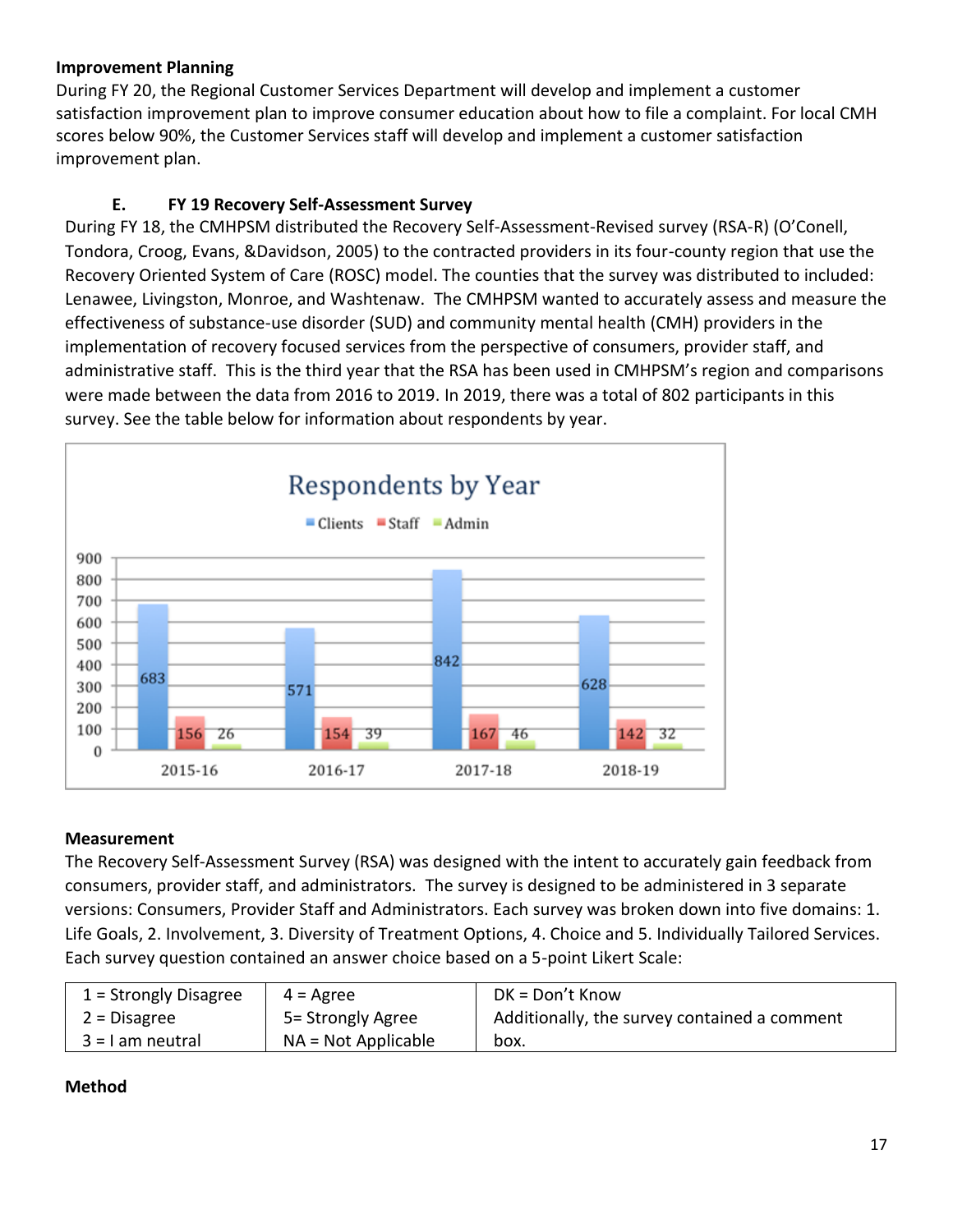The RSA was distributed to Administrators, Provider Staff, and Consumers both electronically and in paper form using the Survey Monkey Software. After the survey period had closed, the surveys were analyzed using Microsoft Excel.

#### **Consumer Participants**

| <b>Provider Agencies</b>                               | # of Client       |                           |
|--------------------------------------------------------|-------------------|---------------------------|
|                                                        | <b>Responders</b> |                           |
| <b>Parkside for Families (Lenawee)</b>                 | 18                |                           |
| <b>Catholic Charities (Lenawee)</b>                    | 48                |                           |
| <b>Lenawee Country Community Mental Health</b>         | 22                |                           |
| McCullough-Vargas (Lenawee)                            | 36                | <b>Consumer Responses</b> |
| Ann Arbor Treatment Center (Washtenaw)                 | 1                 | by County 2015-2019       |
| <b>Therapeutics (Livingston)</b>                       | $\overline{2}$    |                           |
| <b>Key Development Services (Livingston)</b>           | $\overline{7}$    |                           |
| <b>Livingston County Catholic Charities</b>            | 31                |                           |
| <b>Livingston County Community Mental Health</b>       | 92                |                           |
| <b>Authority</b>                                       |                   |                           |
| <b>Meridian (Monroe)</b>                               | $\overline{2}$    |                           |
| <b>Monroe County Community Mental Health Authority</b> | 78                |                           |
| <b>Catholic Charities of Monroe</b>                    | 32                |                           |
| <b>Passion of Mind Healing Center (Monroe)</b>         | 193               |                           |
| <b>Salvation Army Harbor Light (Monroe)</b>            | 15                |                           |
| Dawn Farm (Washtenaw)                                  | 1                 |                           |
| <b>Washtenaw County Community Mental Health</b>        | 29                |                           |
| Home of New Vision (Washtenaw)                         | 10                |                           |
| <b>Access</b>                                          | 3                 |                           |
| <b>Hegira Health</b>                                   | 7                 |                           |
| <b>Oakdale Recovery Center</b>                         | $\mathbf{1}$      |                           |
| <b>Total</b>                                           | 628               |                           |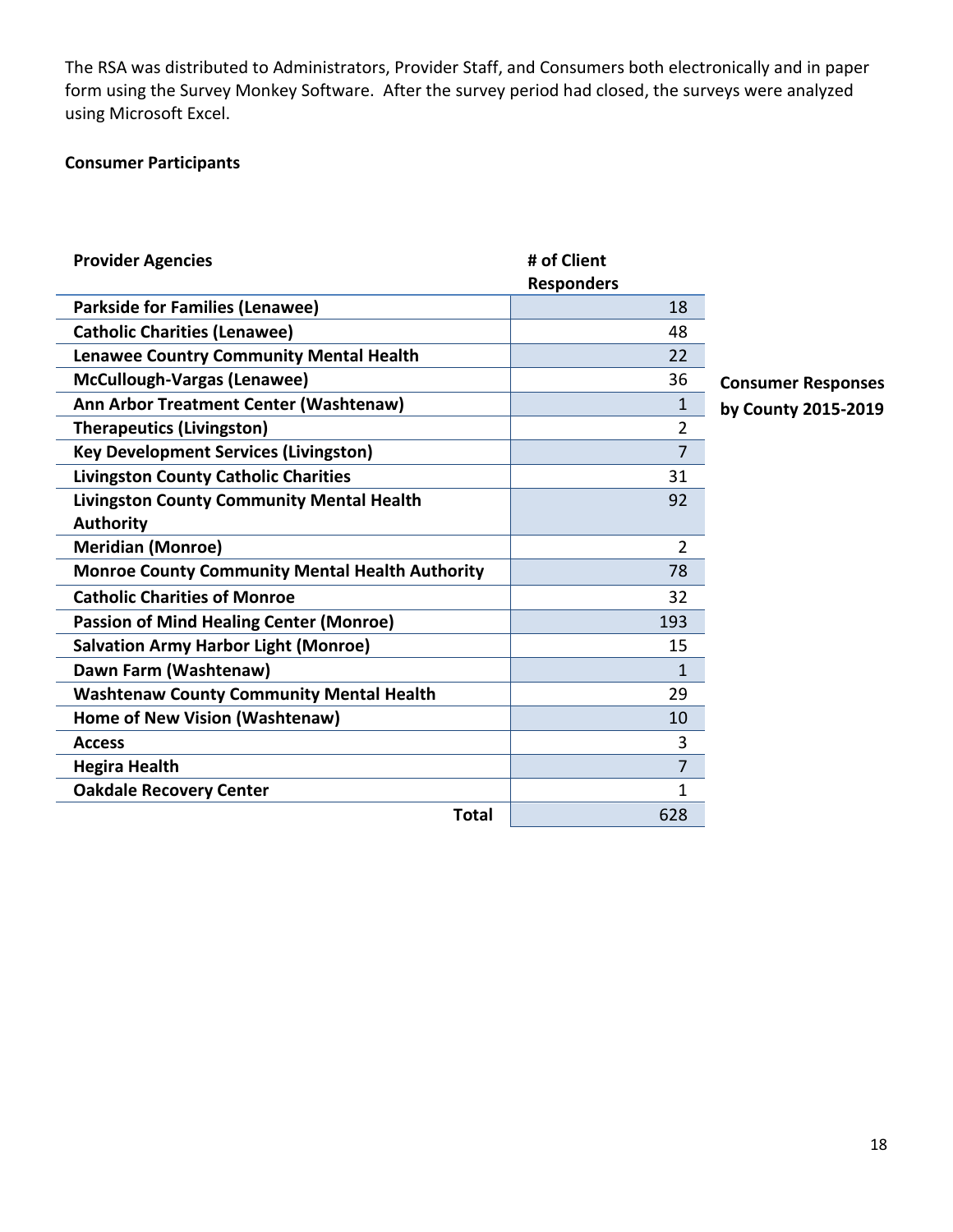

"I am happy with my recovery, this was the best place for me to come."





"Not my first go around but must say, the best. My safe spot/haven."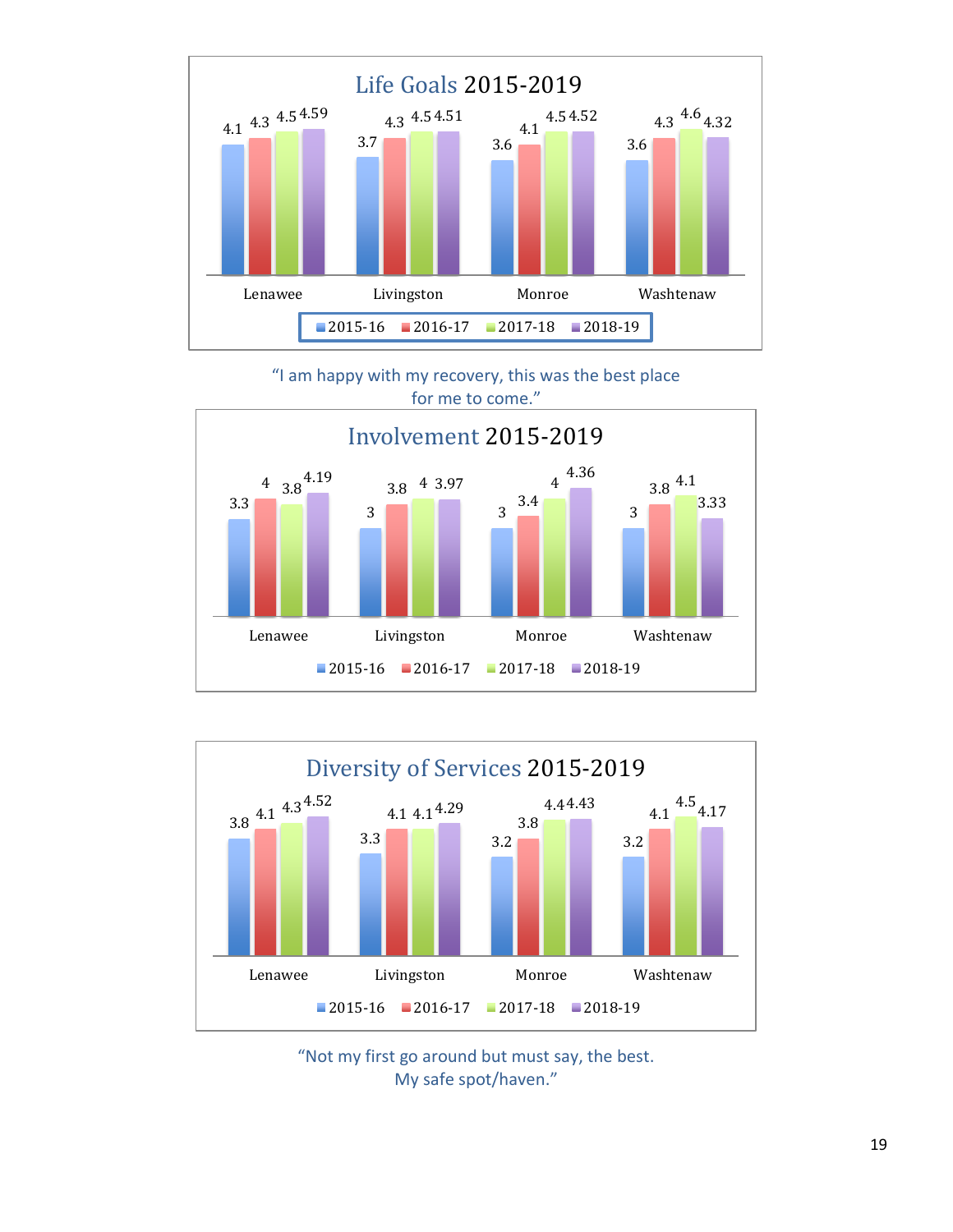



"I love this place. If it weren't for them, I wouldn't be where I am today. They're my family."

### **Considerations**

Across the region, consumer ratings remained similar from previous years in three of the four counties; while Washtenaw County's scores remained relatively high but decreased slightly from last year. Consumers responses to several questions indicated that improvements can be made to clinical practice to meet client needs. Each county is working with the RSA results to develop a county-specific plan to address the report responses. The following questions highlight "Involvement," one ongoing area where providers scored the lowest, and can consider improvements to increase ratings, particularly in Washtenaw County:

- I am encouraged to help staff with the development of new groups, programs, or services.
- I am encouraged to be involved in the evaluation of this program, services and service providers.
- I am encouraged to attend agency advisory boards and/or management meetings if I want.
- I am/can be involved with staff trainings and education programs at this agency.

### **Limitations**

- Many of the surveys were completed in paper-form, and therefore required manual input. Manual input was completed by provider agencies, which may contribute to some level of variance.
- When using a Likert Scale configuration, some answers may have been given a 1 rating (strongly disagree) when the participant may have intended to record a 5 (strongly agree) and vice versa. However, it is difficult to assess the prevalence of this phenomenon.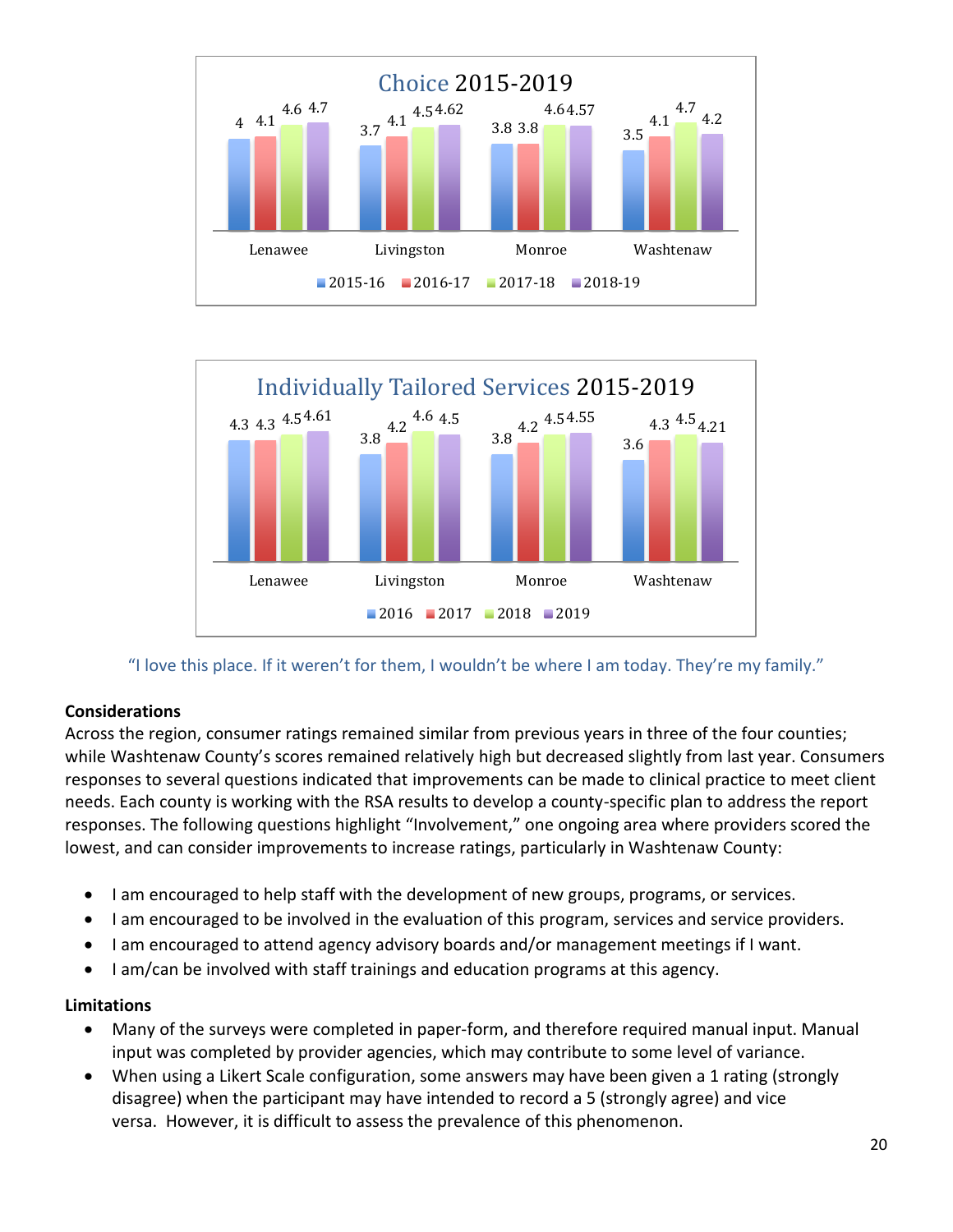- Some of the surveys were submitted with responses which included the same answer for every question. For example, a score of 5 was given for every question. For these types of surveys, data was still collected and therefore overall data was potentially skewed.
- Missing responses to questions also posed as an issue amongst consumers, staff, and administrators threatening the validity of the data.

## **Improvement Planning**

During FY 20, Co-Occurring Administrators Group will be reviewing this data and will determine whether there will be an improvement plan.

## **F. Modernization of the Region's Electronic Health Record**

For over a decade, the region has been in a contractual relationship with Peter Chang Enterprises (PCE) as vendor for the electronic health record. The CMHPSM Chief Information Officer (CIO) and the Electronic Health Record Operations Committee (EOC) are the primary parties responsible for managing the electronic health record in conjunction with PCE. These groups identify regional needs, prioritize those needs, and identifies system problems and troubleshoots those problems with the vendor. In FY 18/19 the region achieved the goal to further modernize the electronic health record. Projective objectives achieved for FY 19 included the following:

- Regional sub-committees modified forms with review and approval by the Regional Implementation Team.
- Approved forms were deployed to the testing system.
- Regional teams were developed to evaluate the forms in the testing system. Errors were communicated to the Regional Implementation Team. Errors were resolved by programmer.
- The Regional Implementation Team continued to provide opportunities for regional staff feedback (e.g. testing in the development module, etc.).
- The Regional Implementation Team continued to use a communication plan to share the status of project with staff and other stakeholders.
- CMHPSM and Super Users continued to provide technical assistance to regional staff. Examples of technical assistance included a month of full day conference calls for reporting electronic health records concerns, recording this information, prioritizing work to be completed and resolving enduser concerns.
- Continued analysis of regional reporting needs was completed the CMPHSM. The CMHPSM has a system in place for the development of and/or revisions of reports to meet stakeholder needs.
- The work to further customize the Performance Indicator Module will continue into FY 20.

## **G. CMHPSM Michigan's Mission-Based Performance Indicator System (MMBPS)**

MDHHS indicators are established in the MDHHS PIHP contract and reported by the CMHPSM. Data is cleaned monthly, aggregated and quarterly reported to MDHHS. Most indicators are held to the required thresholds of 95% or above, except inpatient discharges re-admitted within 30 days, which is below 15%. The chart below specifies the indicators, the State set threshold; region and/or local CMHSP(s) compliance; and whether a corrective action plan was required quarters.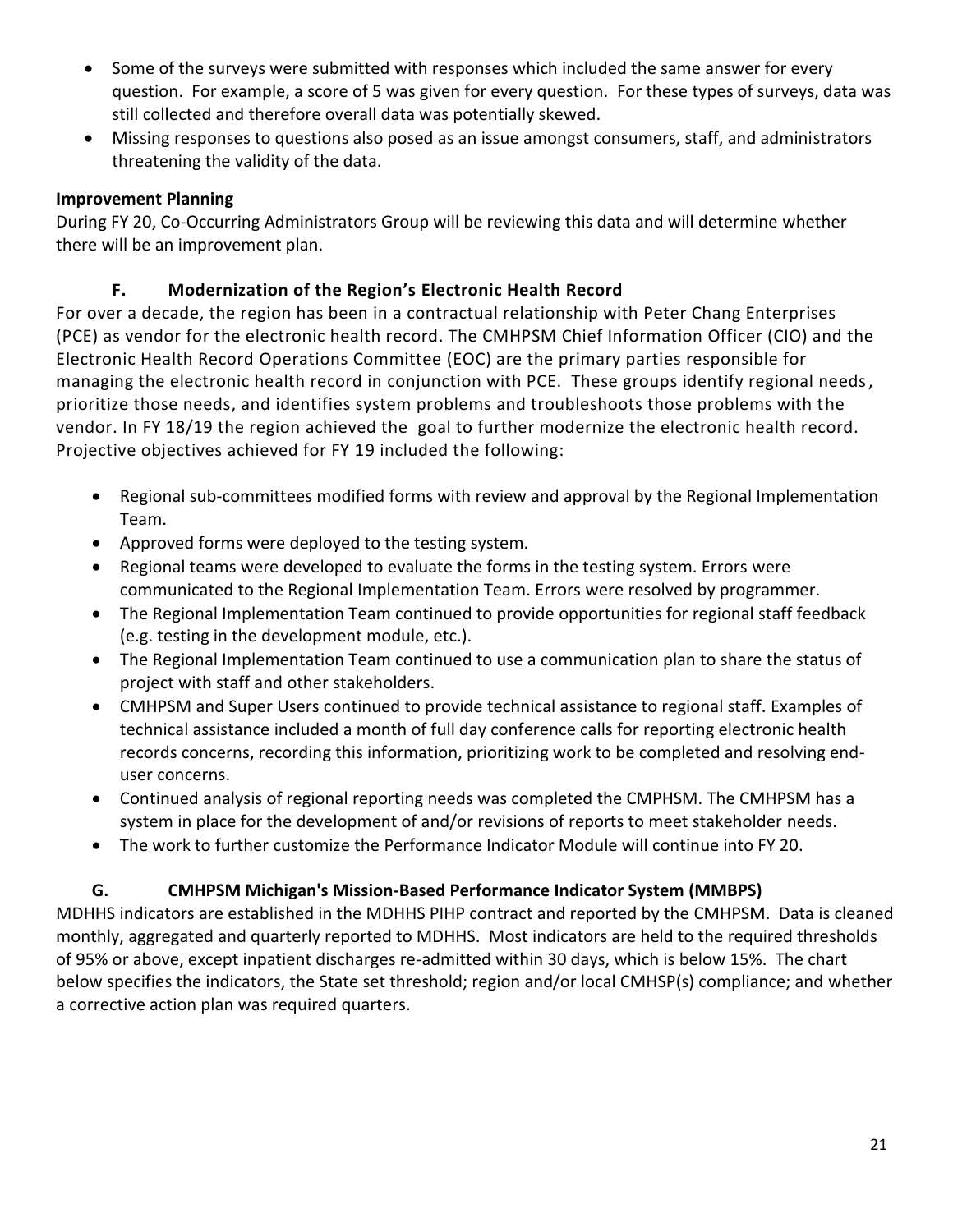| <b>Indicators</b>           | <b>Target</b> | QI     | Q <sub>2</sub> | Q <sub>3</sub> | Q <sub>4</sub> |
|-----------------------------|---------------|--------|----------------|----------------|----------------|
| Indicator 1: % of           | 95%           | 99.30% | 98.64%         | 100%           | 99.18%         |
| Children Pre-               |               |        |                |                |                |
| <b>Admission Screens</b>    |               |        |                |                |                |
| for Psychiatric             |               |        |                |                |                |
| <b>Inpatient Care</b>       |               |        |                |                |                |
| Indicator 1: % of           | 95%           | 99.09% | 99.84%         | 99.48%         | 99.25%         |
| <b>Adults Pre-</b>          |               |        |                |                |                |
| <b>Admission Screens</b>    |               |        |                |                |                |
| for Psychiatric             |               |        |                |                |                |
| <b>Inpatient Care</b>       |               |        |                |                |                |
| Indicator 2:                | 95%           | 99.53% | 98.95%         | 97.96%         | 99.25%         |
| % Initial Assessment        |               |        |                |                |                |
| within 14 days of           |               |        |                |                |                |
| Request (MI Child)          |               |        |                |                |                |
| Indicator 2:                | 95%           | 99.66% | 99.48%         | 99.69%         | 98.44%         |
| % Initial Assessment        |               |        |                |                |                |
| within 14 days of           |               |        |                |                |                |
| Request: (MI Adult)         |               |        |                |                |                |
| Indicator 2:                | 95%           | 100%   | 100%           | 96.67%         | 97.37%         |
| % Initial Assessment        |               |        |                |                |                |
| within 14 days of           |               |        |                |                |                |
| Request (DD Child)          |               |        |                |                |                |
| Indicator 2:                | 95%           | 96.30% | 100%           | 100%           | 100%           |
| % Initial Assessment        |               |        |                |                |                |
| within 14 days of           |               |        |                |                |                |
| Request (DD Adult)          |               |        |                |                |                |
| Indicator 2:                | 95%           | 97.38% | 97.57%         | 98.93%         | 98.69%         |
| % Initial Assessment        |               |        |                |                |                |
| within 14 days of           |               |        |                |                |                |
| Request (SUD)               |               |        |                |                |                |
| <b>Indicator 3: % Start</b> | 95%           | 95.60% | 97.79%         | 99.37%         | 98.11%         |
| <b>Services Within 14</b>   |               |        |                |                |                |
| Days of Assessment          |               |        |                |                |                |
| (MI Child)                  |               |        |                |                |                |
| <b>Indicator 3: % Start</b> | 95%           | 89.44% | 95.94%         | 93.72%         | 94.25%         |
| <b>Services Within 14</b>   |               |        |                |                |                |
| <b>Days of Assessment</b>   |               |        |                |                |                |
| (MI Adult)                  |               |        |                |                |                |
| Indicator 3: % Start        | 95%           | 93.33% | 100%           | 100%           | 100%           |
| <b>Services Within 14</b>   |               |        |                |                |                |
| Days of Assessment          |               |        |                |                |                |
| (DD Child)                  |               |        |                |                |                |
|                             |               |        |                |                |                |
|                             |               |        |                |                |                |
|                             |               |        |                |                |                |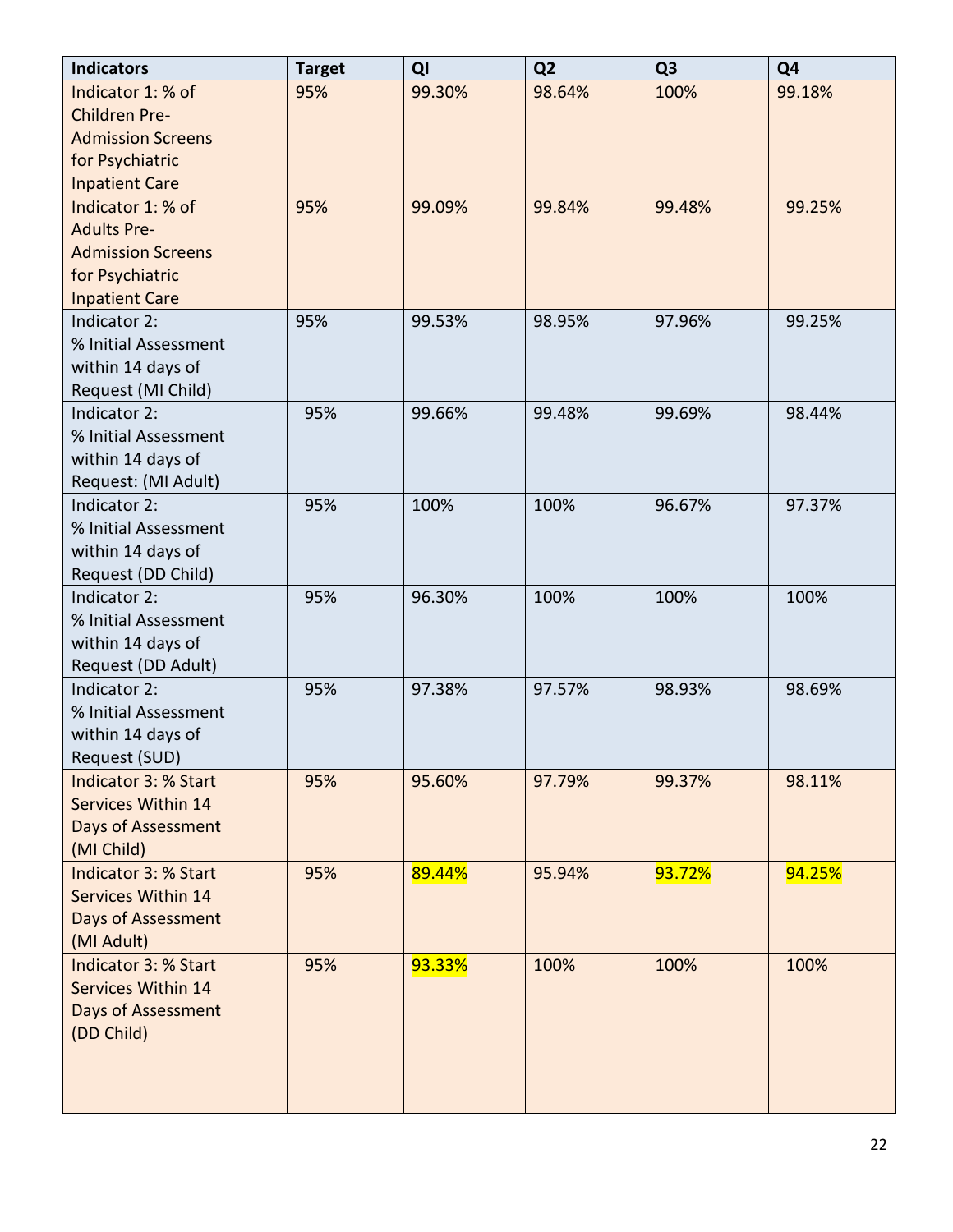| <b>Indicators</b>           | <b>Target</b> | QI     | Q <sub>2</sub> | Q <sub>3</sub> | Q <sub>4</sub> |
|-----------------------------|---------------|--------|----------------|----------------|----------------|
| <b>Indicator 3: % Start</b> | 95%           | 93.94% | 93.33%         | 96.43%         | 93.33%         |
| <b>Services Within 14</b>   |               |        |                |                |                |
| <b>Days of Assessment</b>   |               |        |                |                |                |
| (DD Adult)                  |               |        |                |                |                |
| Indicator 3: % Start        | 95%           | 97.13% | 97.54%         | 96.33%         | 97.75%         |
| <b>Services Within 14</b>   |               |        |                |                |                |
| Days of Assessment          |               |        |                |                |                |
| (SUD)                       |               |        |                |                |                |
| Indicator 4a: % of          | 95%           | 96%    | 100%           | 97.73%         | 100%           |
| <b>Child Discharges</b>     |               |        |                |                |                |
| from Psych Inpatient        |               |        |                |                |                |
| Seen within 7 Days          |               |        |                |                |                |
| Indicator 4a: % of          | 95%           | 96.71% | 96.43%         | 95.27%         | 98.69%         |
| <b>Adult Discharges</b>     |               |        |                |                |                |
| from Psych Inpatient        |               |        |                |                |                |
| Seen within 7 Days          |               |        |                |                |                |
| Indicator 4b: % SUD         | 95%           | 97.03% | 95.56%         | 92.31%         | 96.15          |
| Discharges from             |               |        |                |                |                |
| Detox Seen Within 7         |               |        |                |                |                |
| Days                        |               |        |                |                |                |
| Indicator 10: % Child       | 15% or        | 8.06%  | 12.50%         | 5.88%          | 13.16%         |
| Psych Inpatient             | less          |        |                |                |                |
| <b>Discharges</b>           |               |        |                |                |                |
| <b>Readmitted Within</b>    |               |        |                |                |                |
| 30 Days                     |               |        |                |                |                |
| Indicator 10: %             | 15% or        | 10.27% | 6.94%          | 11.95%         | 4.25%          |
| <b>Adult Psych</b>          | less          |        |                |                |                |
| <b>Inpatient Discharges</b> |               |        |                |                |                |
| <b>Readmitted Within</b>    |               |        |                |                |                |
| 30 Days                     |               |        |                |                |                |

The data was reviewed by Clinical Performance Team. Strengths, opportunities for improvement and root cause analyses were completed. For any indicators where thresholds are not met, a CAP is required to addresses systemic issues, including a projected timeframe for expected improvements, which may have contributed to low scores. CAPs were required, if an individual CMHSP was out of compliance for any quarter. If this occurred, the CAP was due within 30 days and monitored by the CMHPSM.

**H. Shared Metrics Projects Between the CMHPSM, CMHSPs and Michigan Medicaid Health Plans** Per the FY 19 MDHHS and PIHP contract, there were shared metrics projects between the CMHPSM, CMHSPs and the Michigan Medicaid Health Plans. The Care Coordination for High Consumer Utilizers Project and Protocol for Diabetes Screening for Consumers with Schizophrenia and Bipolar Disorder Using Anti-Psychotic Medication Whom are Mutually Served by the PIHP, CMHSP and Medicaid Health Plan(s) project was continued from last year. Projects added included the Plan All-Cause Readmissions (PCR) and Follow-up After Emergency Department Visit for Alcohol and Other Drug Dependence (FUA).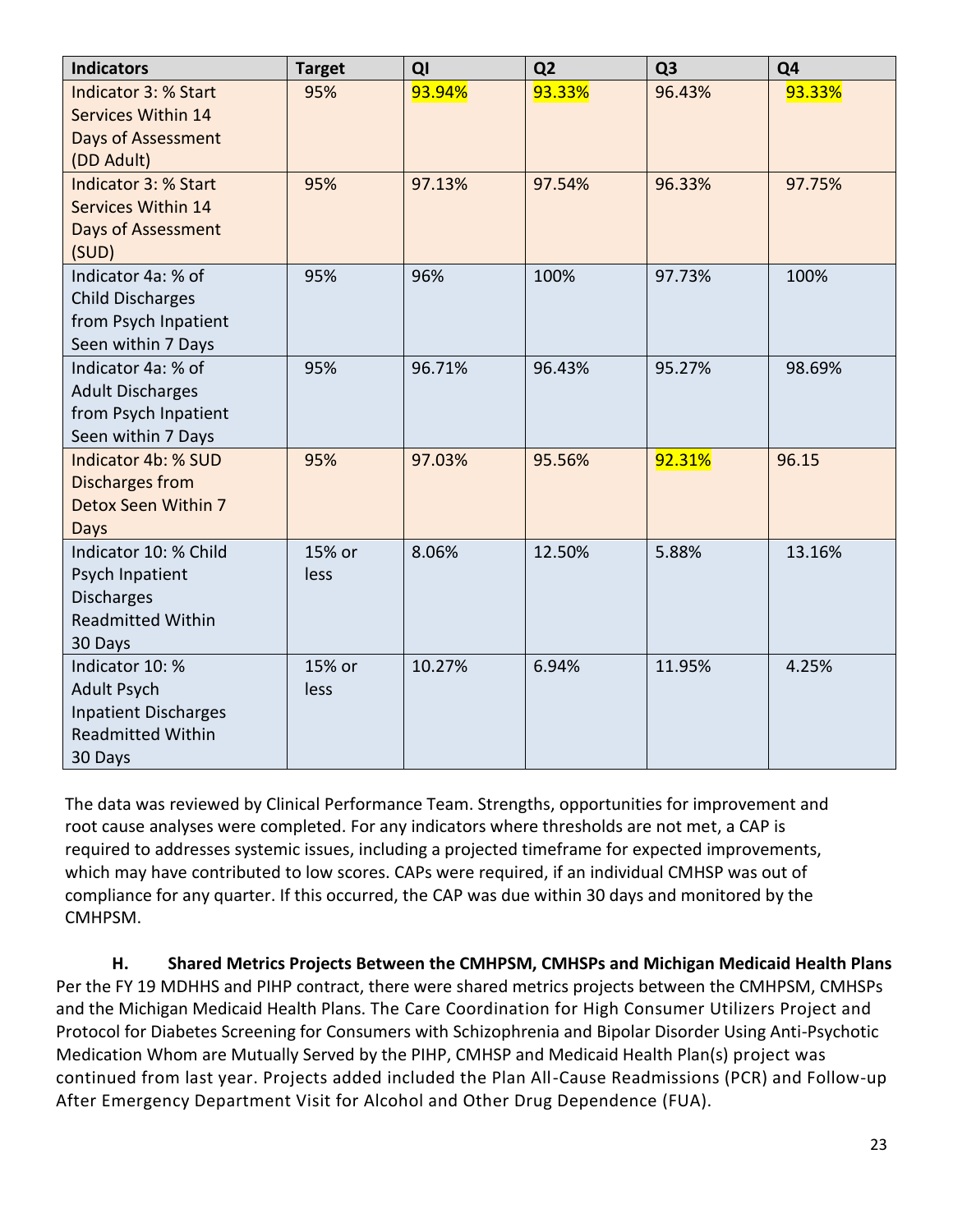## **1. Care Coordination for High Consumer Utilizers Project**

The following activities occurred during FY 19:

- The Regional Data Coordinator facilitated monthly meetings with the CMHSPs and the Medicaid Health Plans (e.g. Aetna, Blue Care Complete, Meridian, Molina, McLaren, and United) regarding consumers with the highest utilization via the Stratification Report. Persons that may have been present included the CMHPSM CEO, Data Coordinator, Chief Compliance Officer and Quality Director and CMHSP Clinical Administrators, Supervisors, Supports Coordinators and Registered Nurses. Additionally, Medicaid Health Plan staff were also present (Care Managers, Supervisors and Clinical Administrators). Examples of diagnoses include the following: schizophrenia, borderline personality disorders, generalized anxiety, depression, diabetes, hypertension, heart disease, obesity, and seizures.
- Care coordination activities were recorded into the electronic health record and the CC360 file.
- The CMHPSM continued to evaluate the needs for reports to capture care coordination and utilization of services.
- The region used data from the reports to analyze trends.

## **2. Protocol for Diabetes Screening for Consumers with Schizophrenia and Bipolar Disorder Using Anti-Psychotic Medication Whom are Mutually Served by the PIHP, CMHSP and Medicaid Health Plan(s)**

The Medicaid Health Plans (MHPs) and the 10 PIHPs are implementing a joint care protocol to improve the health and quality of life for individuals 18-64 years old with Schizophrenia or Bipolar Disorder who are using antipsychotic medications. This requires the capacity to identify shared members who meet the inclusion criteria and have not been screened for diabetes in the measurement reporting period. CC360 provides a centralized platform for identifying shared members who meet the inclusion criteria for the NCQA HEDIS measure *Diabetes Screening for People with Schizophrenia or Bipolar Disorder Who Are Using Antipsychotic Medications* (SSD). During FY 17/18, MDHHS added to the CMHPSM's contract language as it relates to care coordination with the PIHPs, MHPs and CMHSPs.

The PIHP's targeted interventions for Medicaid eligible patient(s) 18 to 64 years old, mutually served by the PIHP, CMHSP and Medicaid Health Plan(s) with schizophrenia and bipolar disorder using anti-psychotic medication will result in an increase in the proportion of those patients receiving a HbA1c and LDL-C test during the report period.

The work group planned to achieve the following goals by the end of FY 19:

- 1. Labs will be entered as discrete fields into the regional electronic health record.
- 2. HEDIS technical specification will be used as our guide during the life of the project).
- 3. If the PIHP/CMHSP has difficulty contacting the consumer and/or completing the labs protocol, the PIHP/CMHSP will seek assistance from the MHP.
- 4. The PIHP/CMHSP may coordinate care with the consumer's primary care physician for diabetes screening and further follow up for abnormal lab values.
- 5. The PIHP will provide general education and supports to their providers on standards and screenings for this population in collaboration with MHPs.

## **Project Updates:**

- 1. Labs were entered into discrete fields. Labs were also drawn from lab feeds.
- 2. The HEDIS technical specification was used as our guide for this project.
- 3. The CMHSPs are coordinating with the consumer's primary care physician for diabetes screening and further follow up for abnormal lab values.
- 4. The PIHP and CMHSPs provided general education and supports to their providers on standards and screenings for this population in collaboration with MHPs.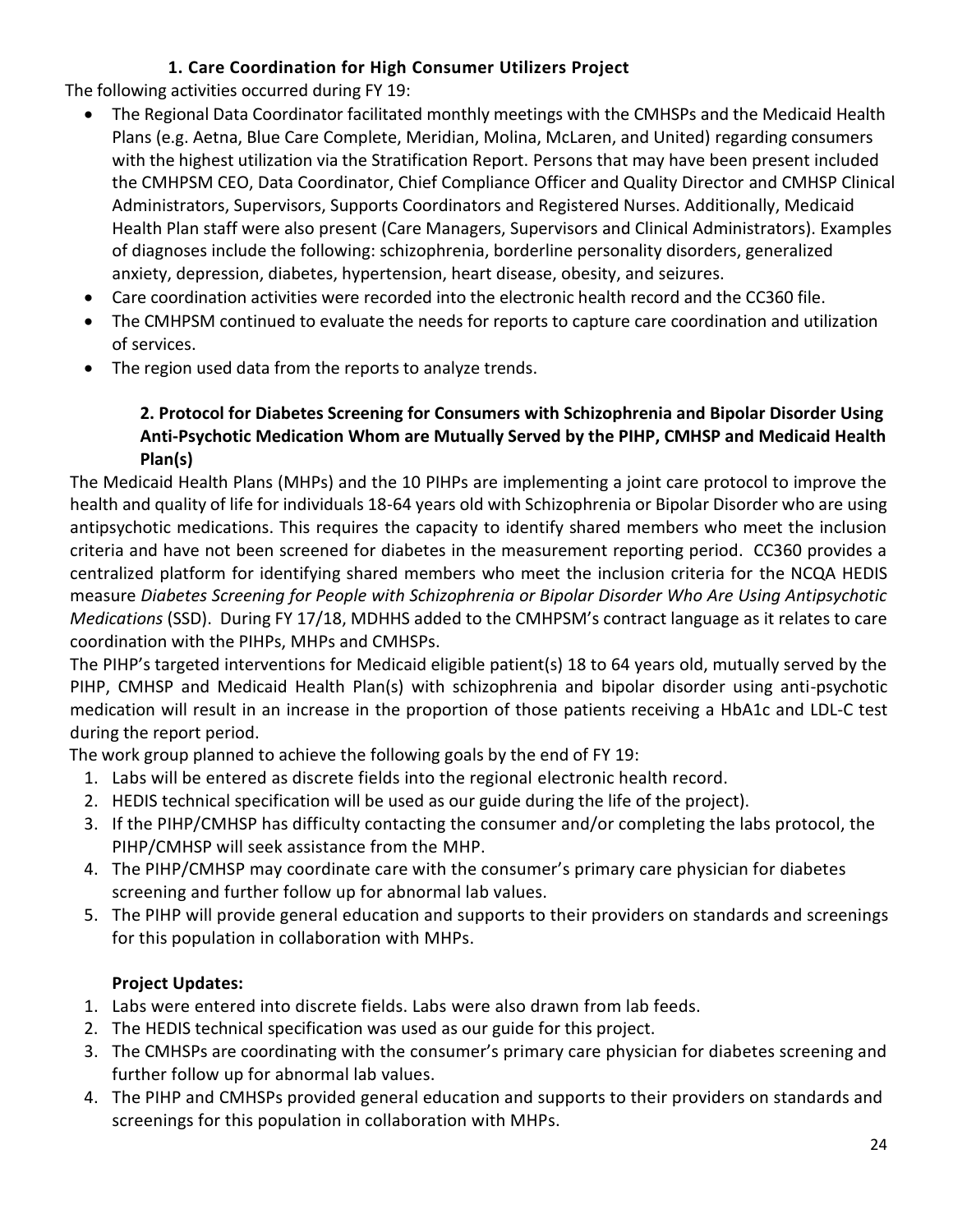- 5. Regular regional and state level meetings occurred to discuss this project.
- 6. The PIHP engaged in preliminary data validation with MDDHS.

## *This project was discontinued by MDHHS via the PIHP/MDHHS contract for FY 20.*

### **3. FY 19 Shared Metrics Data Validation Narrative**

During FY2019, Medicaid Health Plans (MHPs) and Prepaid Inpatient Health Plans (PIHPs) had the opportunity to review and validate measure data for two performance measures: **Plan All-Cause Readmissions (PCR)** and **Follow-up after Emergency Department Visit for Alcohol and Other Drug Dependence (FUA**). Event-level data was provided by MDHHS for both measures for the 6/30/18 measurement period. The purpose of the Shared Metrics Data Validation Narrative is to demonstrate participation in these validation activities and to submit a report to MDHHS on findings of efforts to review and validate data, noting discrepancies found that impact the measure results, as well as actions taken to address data issues (as needed). Below is a summary of the findings for these two performance measures:

## **A. Plan All-Cause Readmissions (PCR)**

There were a variety of data reliability matters than needed to be analyzed for this measure. The Reliability of Discharge Date in Claims Data and its effect on measurement was the first concern and hence CMHPSM's first step in analyzing Plan All-Cause Readmissions (PCR) as claims-derived discharge dates can sometimes differ from the actual day that the consumer left the hospital and this difference can cause problems when calculating the days between discharge and readmit.

The second step was to compare internal denominator calculations with those of the State. Of the events sent by the State:

- 11% did not have a match on the CMHPSM's end. The cause is not clear.
- 85% CMHPSM agreed that they meet denominator criteria.
- 2% were found in the extract, but the CMHPSM believe they did not meet denominator criteria.
- In this case 2% is 87 and is a significant number that would require mining more accurate data of the denominator.

The third step was the Comparison of Internal and State Numerator

Of the cases where the CMHPSM agreed on denominator inclusion, the comparison of numerators was as follows:

- 97% The CMHPSM agreed that there was/was not a qualifying readmission within 30 days.
- 1% of the State's cases found readmission when CMHPSM found none. In most cases, the CMHPSM could not find records in the extract that would indicate a readmission.
- 1% of the State's cases found no readmission when the CMHPSM found one. The CMHPSM are unclear why the State did not count these cases as readmits.

Among the factors explored that may affect this PCR data, CMHPSM found the following factors:

- 1. Frequency of Physical Health Admission Discharge and/or Transfer(s) (ADT) Alerts to the CMHSPs
- 2. This is only relevant for Physical Health (PH) visits since the CMHPSM are the payer for Behavioral Health (BH) admissions and an alert is not necessary to know when MH admissions are occurring. For years, the CMHPSM has operated an ADT performance improvement project. Only a small fraction of physical health visits (4.5%) resulted in a received ADT alert. The vast majority (88%) of discharges were for those not open to CMH and not included in our files. There were also (7.4%) CMH consumers whose discharge did not result in an ADT TO-DO. Several theories have been proposed for why there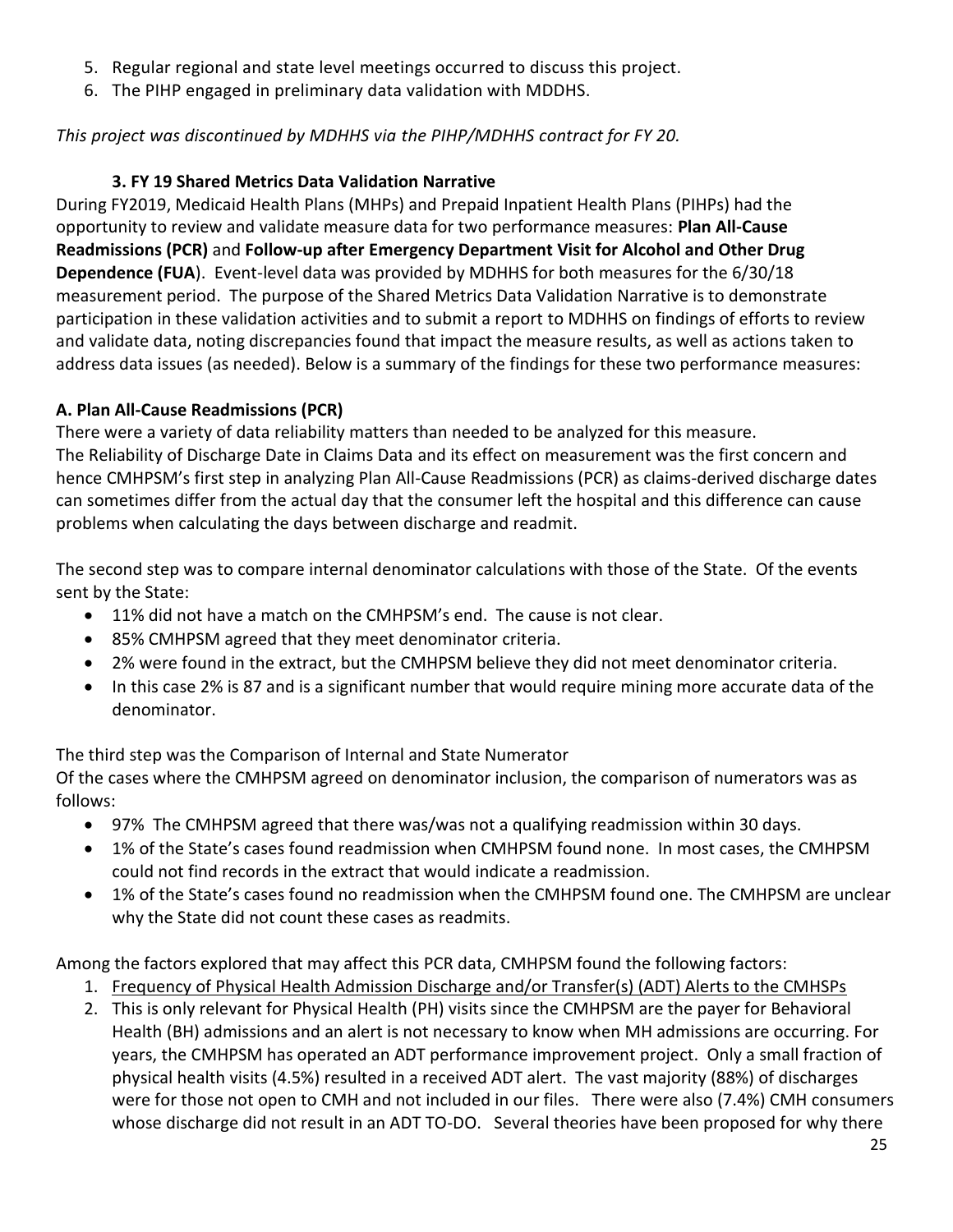is such a large gap in the ADT received rate and CMHPSM is still working to fully understand this deficiency. This will be the focus of a CMHPSM study where the CMHPSM will trace a random sample of missing ADTs and find out what barriers tended to keep them from the system.

- 3. Follow-up Type. Several levels of CMHSP follow-up within 3 days of discharge are compared. For example, face to face (FTF) visits or non-face to face (NFTF) visits. Data was analyzed to understand which type of CMH follow-up is most effective after a discharge. Among Physical Health (PH) visits, most cases were not known to CMH. Among the discharges from a physical health visit where the consumer was open to CMH, the most effective follow-up seemed to be comprehensive transitional care within 3 days of discharge. Comprehensive transitional care is defined as activities including the development and update of transitional care protocols, the exchange of information and direct participation to facilitate planning and decision making when moves between care settings occur. This type of follow-up was associated with only a 6% readmission rate, as compared with the 18%+ readmission rate among other CMH consumers with a physical health inpatient stay.
- 4. Among Behavioral Health (BH) visits, the readmission rate did not seem to depend on the type of follow-up. The readmission rate was 13% - 15% no matter what type of service the consumers received within 3 days. The readmission rate for cases that were not open to CMH is only 8%. It seems that even without a 3-day follow-up, the opening of their case was an effective intervention for those who were unknown to the CMH system at discharge.
- 5. Race. The race field in the State's data set was used to subdivide the population to look for racial disparity. The CMHPSM looked at the follow-up that each group received; it did not appear that there was a strong racial disparity. As far as outcomes are concerned, the highest readmission rates are among African Americans for physical health visits. As mentioned, the vast majority of these cases are unknown to the CMHPSM, but among those open to our system at discharge, transitional care within 3 days reduced that readmission rate down to 0%. For BH visits, African Americans and Hispanics had the lowest readmission rates (4% and 7% respectively).

### **B. Follow-up after Emergency Department Visit for Alcohol and Other Drug Dependence (FUA)**

Event-level detail for FUA was provided to health plans on March 14, 2019. MHPs and PIHPs received denominator events only. MHPs were to review denominator events against their own emergency department claims and document any members who received numerator compliant follow-up services. PIHPs were to document any members who received numerator compliant follow-up services.

The CMHPSM does not have access to substance use disorder (SUD)-related claims, therefore the CMHPSM was unable to compare internal calculations to the State's denominator. In the analysis, we assume that the State's denominator is the gold standard.

The CMHPSM explored the FUA rate within three factors: relationship with CMHPSM, follow-up type, and race. Also, since follow-up is itself an intervention towards reduced readmissions, the CMHPSM looked at the probability of another emergency room (ER) or inpatient event within 30 days over several levels of follow-up.

The CMHPSM found that consumers who were known to our system had the highest rate of FUA follow-up. Of the events sent by the State, we found:

- 1. 22% had a qualifying FUA follow-up.
- 2. 8% had a follow-up that was similar to FUA but did not technically qualify. Most of these (47 or 4%) were cases where there was a follow-up that qualified in every way, except that the AOD diagnosis was not in slot #1 on the claim.
- 3. 71% did not have a follow-up within 30 days.